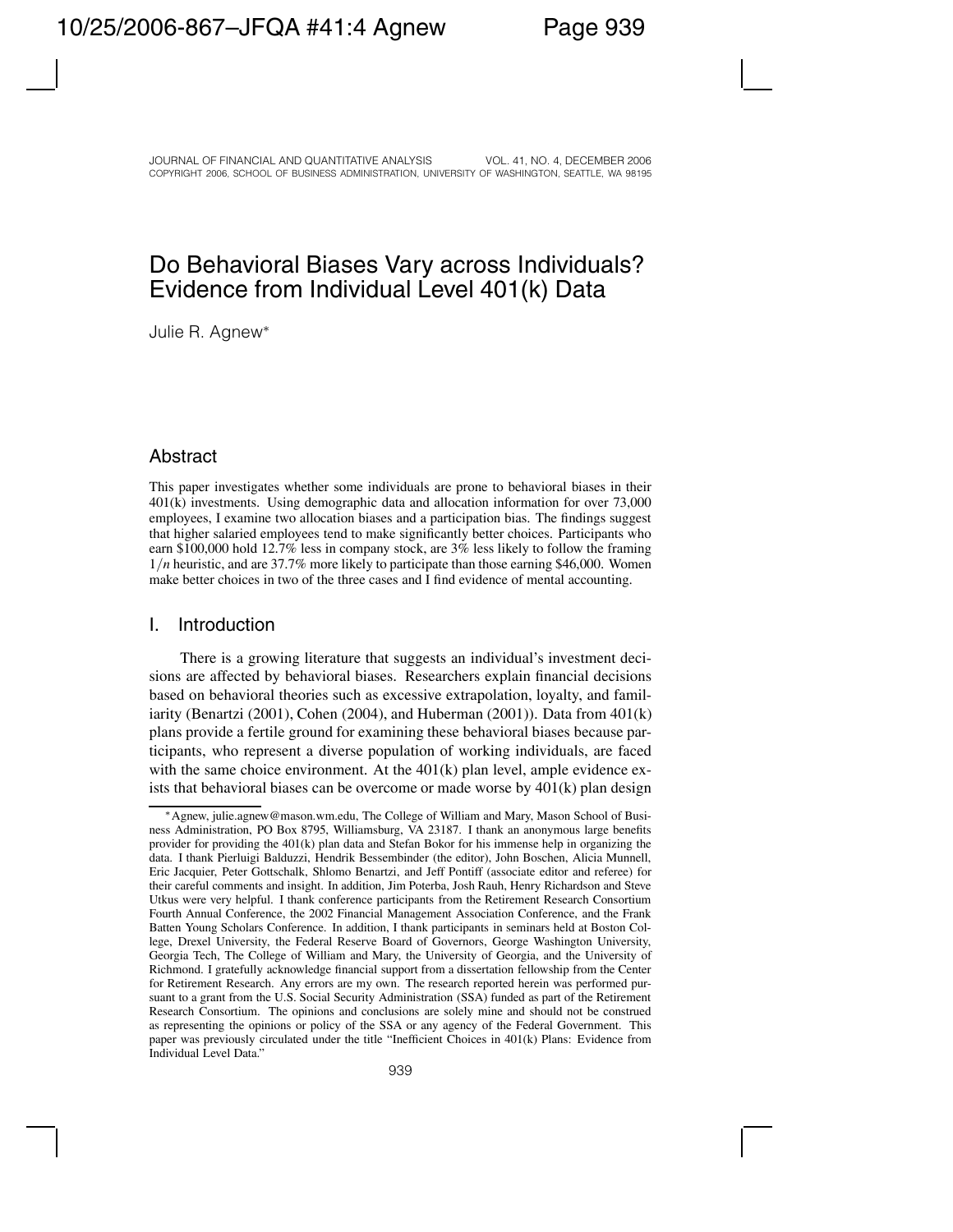(Benartzi (2001), Choi, Laibson, Madrian, and Metrick (2001)). Markedly less attention has been paid to these biases at the individual level. The outstanding questions are: does the propensity to follow behavioral biases vary across individuals and are there common characteristics that matter? Previous literature does not adequately address these questions, and this gap provides the motivation for this paper.

This paper takes a deeper look into three behavioral biases by providing new estimates of their severity at the individual level and by examining whether certain types of individuals are prone to these biases. I examine two allocation biases, following naïve diversification strategies and investing in company stock, and a participation bias, opting not to participate in the company sponsored 401(k) plan. Using a new dataset representing over 73,000 eligible participants, this is the first paper to jointly model these three biases as functions of individual characteristics and to provide the opportunity to assess the relative influence of these characteristics on these choices. This paper improves on and complements previous analyses of the two allocation biases mainly because the majority of past studies use plan level data that can lead to aggregation bias in the results and the studies do not address individual level heterogeneity in decisions.<sup>1</sup> This study takes advantage of individual level allocation data. These data overcome the aggregate data problems and provide the opportunity to more strongly test new behavioral theories, such as loyalty and its influence on company stock investment.

The principal finding suggests that higher salaried employees tend to make significantly better choices in all three cases. Specifically, I find participants who earn \$100,000 hold 12.7% less in company stock, are 3% less likely to follow the 1*/n* heuristic, and are 37.7% more likely to participate than those earning the average wage of \$46,000. Women also appear to make better choices in two of the three cases, viz.,  $401(k)$  participation and investment in company stock. This suggests that behavioral biases do vary across individuals and highlights that plan level analysis will suffer from an omitted variable bias. The paper also finds more direct evidence of mental accounting related to company stock holdings. Until now, this theory has only been studied at the plan level.

These findings suggest that empirical research should control for individual level heterogeneity and that more research into why salary and gender matter is needed. On a practical level, these results can help plan sponsors identify high risk individuals with a view toward improving plan design. The results may also be helpful in the current Social Security debate over personal accounts by providing demographic insights into investor behavior. Finally, these results have relevancy beyond the 401(k) literature and the broader implications are discussed in the Conclusion.

The paper begins with a consideration of the allocation topics because compared to the participation choice, there has been relatively little research devoted

<sup>1</sup>Huberman and Jiang (2006) use individual level data in their analysis of how the number of investment funds offered affects equity investment. They analyze how many people follow the 1*/n* heuristic, but do not focus their discussion on the influence of individual characteristics. The study also does not investigate how the mental accounting of company stock affected the 1*/n* strategy. Choi, Laibson, Madrian, and Metrick's (2004) company stock allocation study uses individual level demographic data with past company stock returns. They focus their discussion on whether participants practice "feedback" investing and not on the role of individual characteristics on this decision.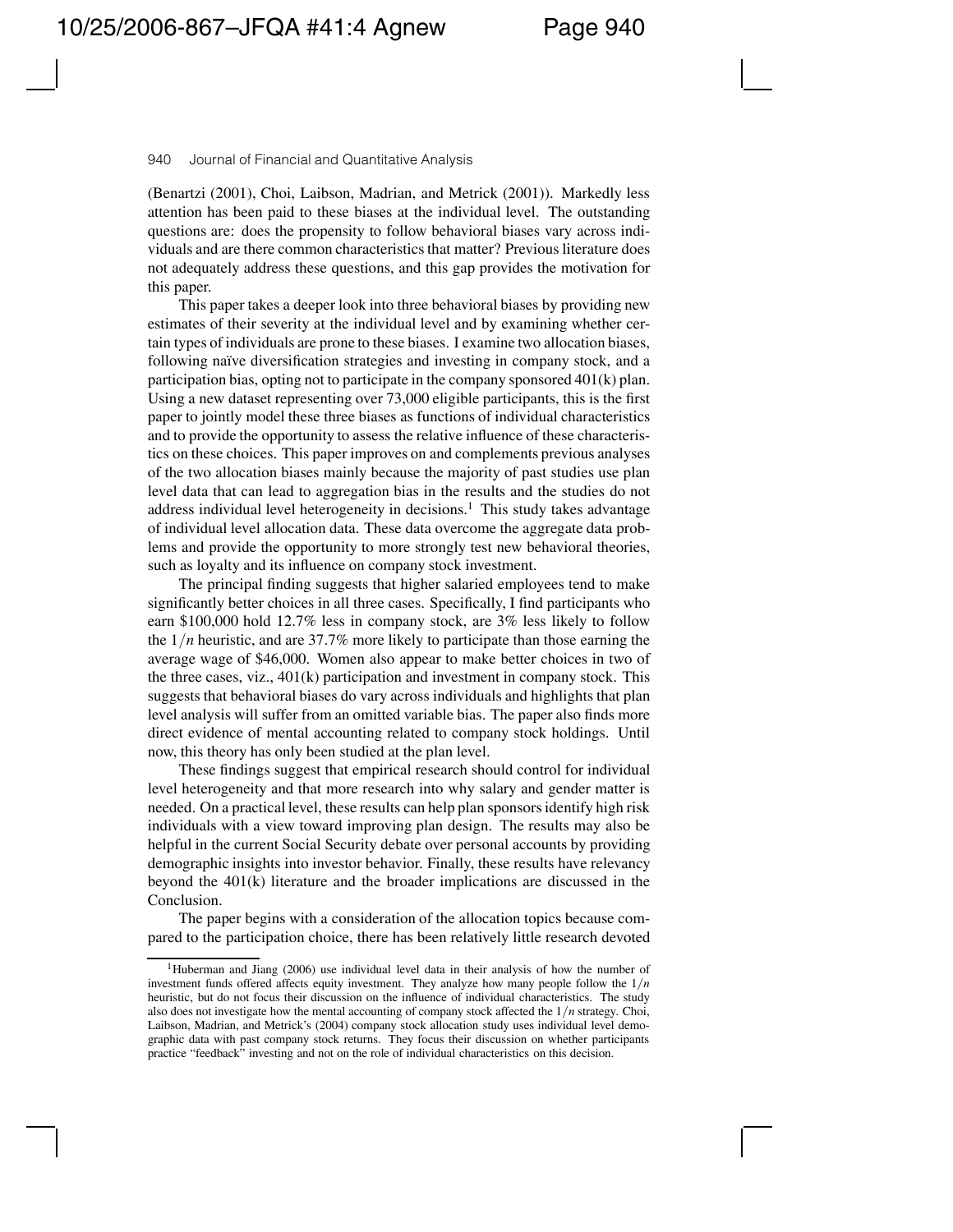to the allocation biases at the individual level. The first topic studied is the naïve diversification bias. Naïve diversification strategies can result when individuals are faced with complicated decisions that cause them to fall back on simple rules of thumb. This paper investigates one naïve strategy called the "framing  $1/n$ heuristic." This strategy is considered irrational because investors divide their contributions evenly among the number (*n*) of investment options offered. They do so regardless of the menu of investment options presented and thus are influenced by the fund choices available. My paper finds that salary and employment tenure are negatively related to this practice. I address a similar heuristic that is considered rational, "the conditional 1*/n* heuristic," and find highly compensated individuals are 7.4% more likely to follow this rule.

Turning to the second allocation bias, company stock investment, evidence suggests that despite recent scandals individuals continue to invest heavily in company stock. In fact, Hewitt Associates LLC (2003) reports from a sample of 1.5 million 401(k) plan participants in 2003 that the average company stock balance was 41%, and the NASD recently issued a company stock warning to investors (NASD (2005)).

This paper examines the links between individual characteristics, past company stock returns, and company stock allocations. The influence of past company stock performance and plan design on company stock holding is already well documented in the literature (Benartzi (2001), Choi, Laibson, Madrian, and Metrick (2004), Liang and Weisbenner (2002), and Sengmuller (2002)). This study contributes to the literature by analyzing the additional link between individual characteristics and company stock holdings while controlling for past performance. The individual level data I use offer more demographic detail than in past research, and the returns are more precisely calculated than those used in plan level studies. I find a one standard deviation increase in short-term returns increases company stock holdings by 8% and that short-term returns matter more than long-term returns. In addition, I find that company stock allocations are greater for males, decrease with salary, and are higher for employees in noncorporate divisions.

Finally, since lack of participation stands out as one of the most obvious investment mistakes an individual can make, I include a brief study of participation choice for completeness. My findings are consistent with previous studies, and I find that the probability of participating increases with age, job tenure, and salary.

The paper is organized as follows. Section II summarizes the dataset. Section III describes the plan design and the asset allocation choices. Section IV summarizes the demographic and employment characteristics of all the participants eligible to participate in the plan. Section V and VI present the empirical results associated with naïve diversification and company stock holdings, respectively. Section VII discusses the participation level in this plan, and Section VIII presents the Conclusion.

## II. Data

This paper uses a detailed database supplied by an anonymous large benefits provider. The cross-sectional data are from one large 401(k) plan with over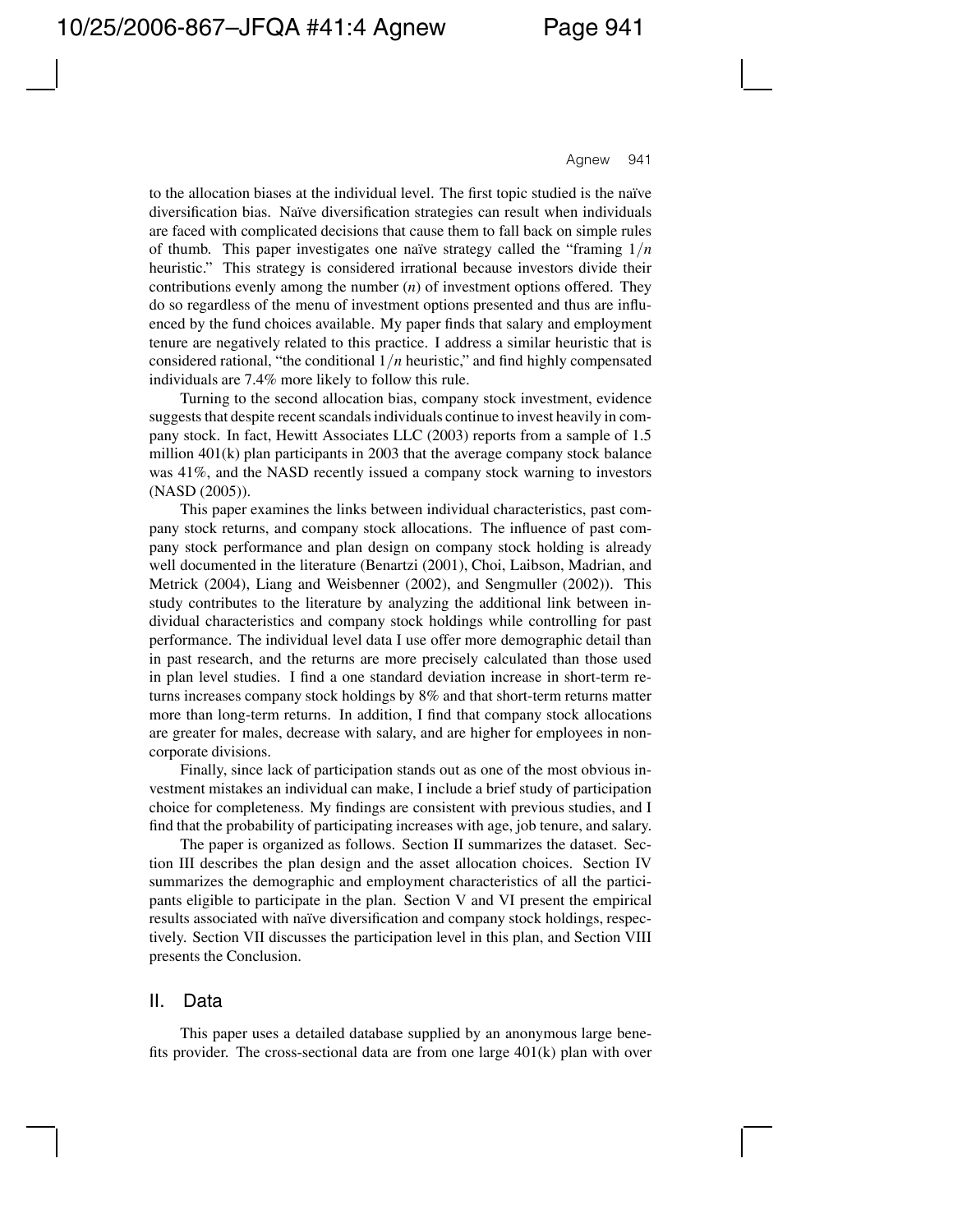73,000 eligible employees.2 The plan is sponsored by a global consumer product company and the entire sample is used to investigate the participation decision.

The study of the allocation biases is based on a smaller subsample of "active" participants. This paper defines an active participant as a plan eligible participant who made a contribution to the plan during the first two weeks of August 1998. The dataset includes each active participant's contribution allocation and for most of these individuals the actual date that this allocation was chosen. For this allocation date, company stock returns over various prior periods are calculated. A total of 28,793 participants are considered active participants.

Of these active participants, the allocation date is missing for 5,814 individuals who were enrolled in the plan prior to 1992 and did not change their contribution allocations after this date. The data are missing because the current administrator took over the plan in 1992 and was not provided information regarding the design of the plan prior to this date. Thus, it is possible that a different set of fund choices may have been available prior to 1992 or that an employer match may have been offered. Since features like these can influence choice, this group might behave differently than participants who make allocation decisions after 1992 (Benartzi (2001), Benartzi and Thaler (2001)).

The missing allocation decision date means that estimating company stock returns prior to the allocation decision is not possible, nor is it possible to estimate the individuals' ages and the number of years employed at the time of the allocation decision. Therefore, these individuals are eliminated from the sample leaving 22,979 active participants for the analysis.<sup>3</sup>

One of the most important features of the data is detailed demographic information. For each eligible participant, the individual's participation status, salary, birth date, date of employment, compensation status, and gender are available.

Finally, three additional features of these data deserve mention. First, the asset allocations of the contributions are broken down at the individual level. Aggregate contribution plan data can blur the results if high contributing participants invest differently from low contributing participants. The effect of large contribution levels is analogous to the influence of large market capitalization stocks on a value-weighted index. Furthermore, aggregation can exaggerate very weak relations at the individual level. This is called aggregation bias. Huberman and Jiang (2006) use a simulation to demonstrate how aggregation bias can amplify individual level findings in 401(k) plans. Second, these data are from one plan. While multiple plan data are appropriate for studying across-plan variation, they can create a potential for omitted variable bias related to plan design or plan educational efforts. Analyzing one plan eliminates this concern. A final advantage of the data is that allocations are based on contributions not asset balances. Asset performance can move asset allocations based on asset balances away from the participant's intended allocation. Contribution allocations do not suffer from this potential bias.

A disadvantage of this dataset is that information regarding participants' assets outside of the plan is not available. Another drawback of the dataset is that

<sup>&</sup>lt;sup>2</sup>An eligible employee is an employee who may participate in the  $401(k)$  plan if he chooses.

<sup>&</sup>lt;sup>3</sup>Separate analyses of the allocation biases including and controlling for this subgroup were completed. These analyses are not reported here, but the findings are qualitatively the same.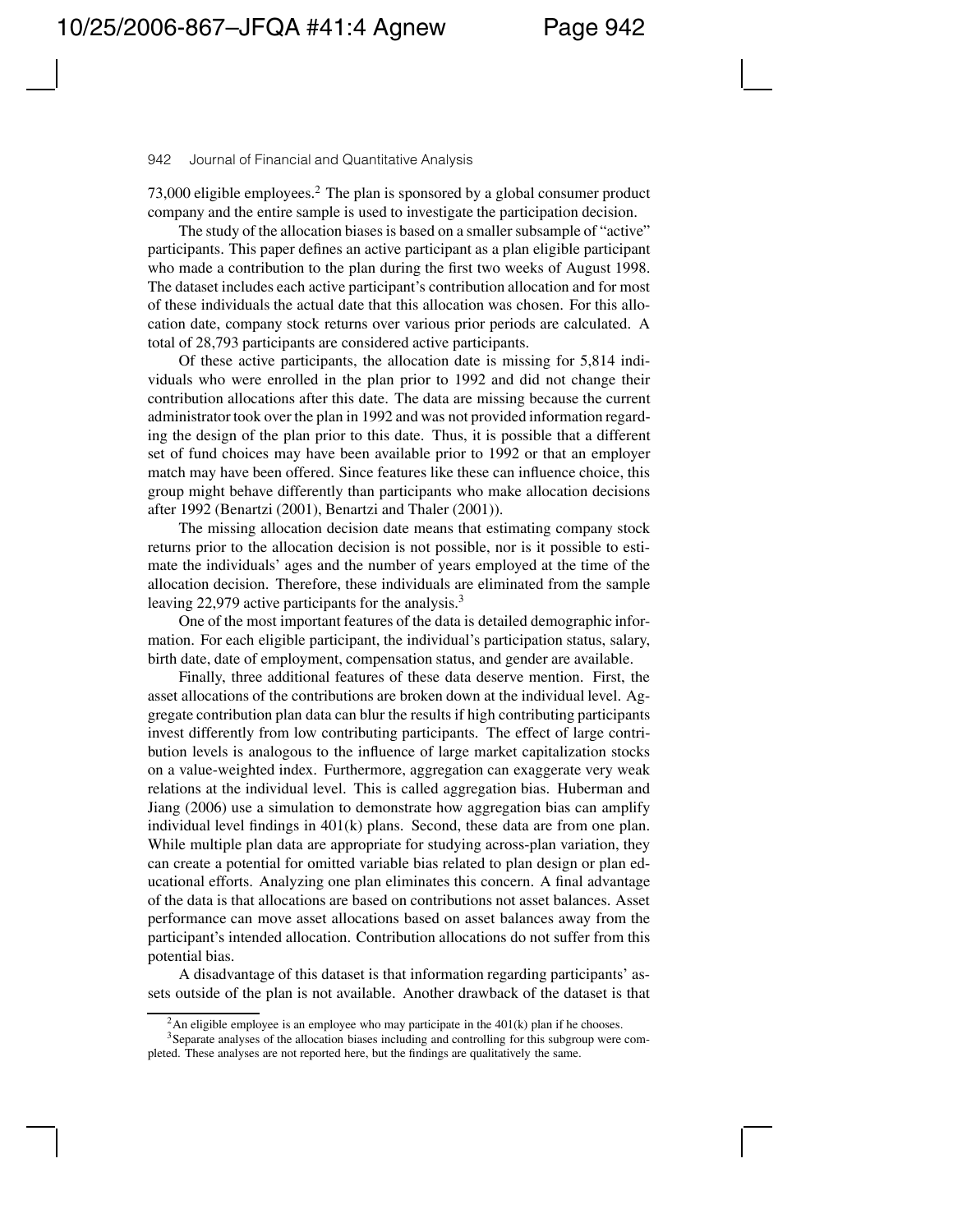it is missing some variables that have been shown to impact asset allocation decisions such as marital status, education, and financial literacy (for example, see Agnew, Balduzzi, and Sunden (2003), Sunden and Surette, (1998), and Dwyer, Gilkeson and List (2002)).

## III. Plan Design and Asset Choices

In this plan, each participant may allocate his retirement fund contributions among four different investment vehicles: an equity income fund, an S&P 500 index fund, a guaranteed income contract fund (GIC), and company stock.<sup>4</sup> Participants have the option to change their contribution allocations daily. The company offers no financial incentive for investing in company stock nor does it offer an employer match. The absence of an employer match is an advantage because it eliminates any confounding effects caused by the match design.

## IV. Demographic and Employment Characteristics of Eligible Participants

Panel A of Table 1 describes the demographic and employment characteristics of the eligible participants. These participants may or may not contribute to the plan. Age and time employed are measured as of August 1998, while salary is the 1997 annual salary. In contrast, age and time employed are measured as of the allocation decision date in the later nonparametric and regression analyses. Individuals in this data sample are predominately male (78%) with an average age of 37 years. It is noteworthy that the participants have relatively long average job tenures (eight years), which may indicate strong company loyalty. The median time employed is almost five years and is approximately one year greater than the 1996 national median of nearly four years (CPS (1997)).

Participants in the company work in one of four divisions. A majority of the participants (99%) work in two large consumer product manufacturing divisions, Division 1 and Division 2. The Corporate Division employs  $1\%$  of the  $401(k)$ participants and 140 employees work for the Other Division.

Participants earned mean 1997 salaries of approximately \$37,700. Table 2 compares the plan's median salary by age group to the median salary of the U.S. population, and shows that participants in this plan earn more than the general population. However, the relation between salary and age is similar between the two groups.

Table 1, Panel B presents the same statistics as Panel A for the active participants subsample. The ratio of males to females and the distribution of employees in each division is the same as the whole sample. However, the mean age and

<sup>&</sup>lt;sup>4</sup>A GIC fund, sometimes called a stable value fund, is a common offering in 401(k) plans. The fund invests in GICs that are lending contracts between insurance companies and 401(k) plans. The 401(k) plan lends the insurance company money over a fixed period of time. The insurance company then can invest in the money in securities. In return, the insurance company pays interest to the  $401(k)$ plan on the loan. The insurance company guarantees the contracted interest payments and assumes all market, credit, and reinvestment risk. The insurance company profits by generating profits greater than the guaranteed interest it pays out to the plan. Typically, investors interested in preserving capital and earning a steady income invest in GICs. These investments are considered low risk.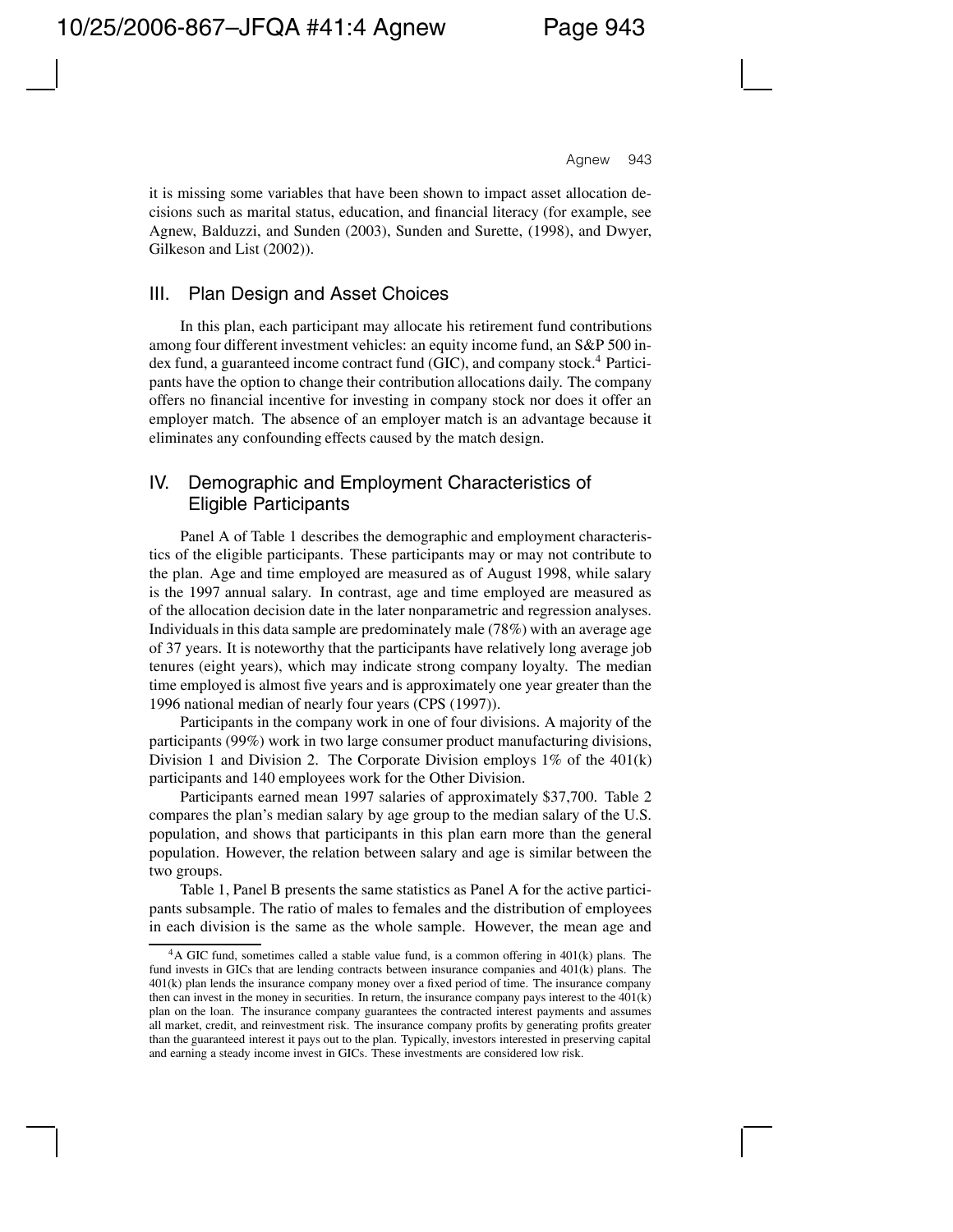### TABLE 1 Descriptive Plan Statistics

Panels A and B of Table 1 present general statistics for the eligible participants and the active only participants, respectively. Panel A reports the contribution status (as of August 1998), gender, age in years (as of August 1998), time employed in years (as of August 1998), division of employment, and 1997 annual salary for the sample of eligible participants to the plan. An individual is considered eligible if he has the option to participate in the company plan. Participants are considered contributing (active) if they contributed to the plan during the first two weeks of August 1998. Panel B presents the same statistics for the active only subsample. This panel also includes statistics related to compensation status, which equals yes if the individual is considered by law a highly compensated individual. Percentages may not add up to 100% due to rounding.

|                                                                                          | Obs.                           | $\%$                                    | Mean     | Std.     | Min.     | Max.        |
|------------------------------------------------------------------------------------------|--------------------------------|-----------------------------------------|----------|----------|----------|-------------|
| Panel A. All Eligible Participants (active and inactive)                                 |                                |                                         |          |          |          |             |
| <b>Contribution Status</b><br>Participants not contributing<br>Participants contributing | 44,906<br>28,793               | 61<br>39                                |          |          |          |             |
| Total eligible participants                                                              | 73,699                         | 100                                     |          |          |          |             |
| Gender<br>Female<br>Male                                                                 | 15,904<br>57,795               | 22<br>78                                |          |          |          |             |
| Age (as of 8/98)                                                                         | 73,699                         |                                         | 37.44    | 9.80     | 18.04    | 95.62       |
| Years Employed (as of 8/98)                                                              | 73,699                         |                                         | 8.01     | 8.04     | 0.01     | 60.24       |
| Division<br>Corporate<br>Division 1<br>Division 2<br>Other                               | 494<br>30.392<br>42,673<br>140 | 1<br>41<br>58<br>$\circ$                |          |          |          |             |
| 1997 Annual Salary                                                                       | 73,699                         |                                         | \$37,672 | \$26,095 | \$15,000 | \$2,200,000 |
| Panel B. All Active Participants                                                         |                                |                                         |          |          |          |             |
| Gender<br>Female<br>Male                                                                 | 4,958<br>18,021                | 22<br>78                                |          |          |          |             |
| Age (as of 8/98)                                                                         | 22,979                         |                                         | 38.13    | 8.65     | 18.92    | 70.37       |
| Years Employed (as of 8/98)                                                              | 22,979                         |                                         | 8.84     | 7.31     | 0.10     | 44.38       |
| Highly Compensated Individual<br>Yes<br><b>No</b>                                        | 1,883<br>21,096                | 8<br>92                                 |          |          |          |             |
| Division<br>Corporate<br>Division 1<br>Division 2<br>Other                               | 270<br>10,337<br>12,318<br>54  | $\mathbf{1}$<br>45<br>54<br>$\mathbf 0$ |          |          |          |             |
| 1997 Annual Salary                                                                       | 22,979                         |                                         | \$45,961 | \$28,716 | \$15,600 | \$781,790   |

#### TABLE 2

#### Age/Salary Structure for U.S. Population and 401(k) Sample

Table 2 presents a comparison between the median salary by age group for the U.S. population at large and the 401(k) plan participants included in the eligible participants sample and the active only subsample. The source for the U.S. population is CPS (1997).

|                       |                 | Median 1997 Salary           |                                 |
|-----------------------|-----------------|------------------------------|---------------------------------|
| Age Range             | U.S. Population | 401(k) Eligible Participants | 401(k) Plan Active Participants |
| Under 35 years        | \$22.846        | \$28,300                     | \$36.852                        |
| $35-44$ years         | \$30,880        | \$36,327                     | \$40,838                        |
| 45-54 years           | \$33,106        | \$37.112                     | \$41.223                        |
| 55-64 years           | \$29.434        | \$36,422                     | \$40.336                        |
| $65 + \mathrm{years}$ | \$21.032        | \$24,149                     | \$37,797                        |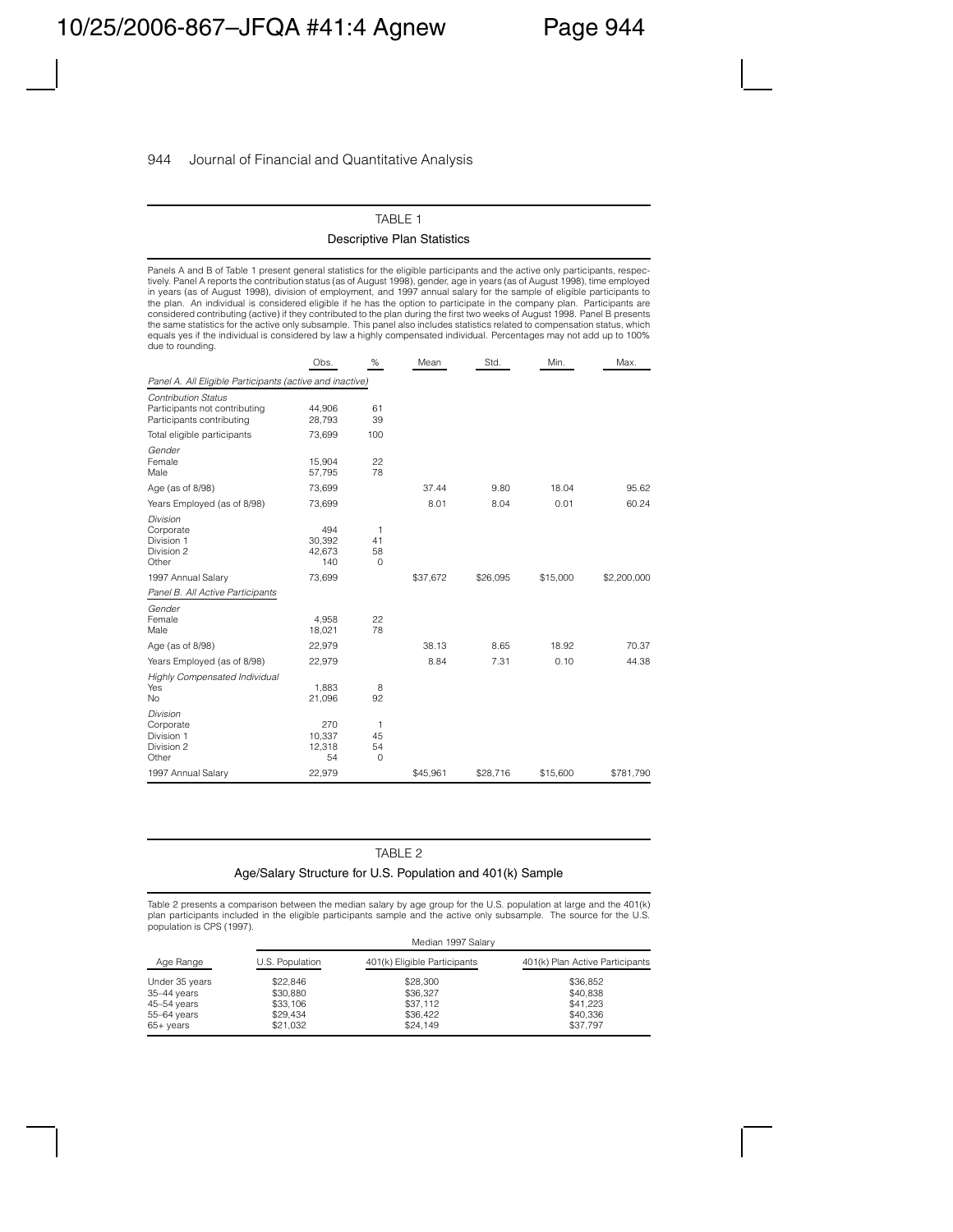time employed of the participants in the subsample are slightly higher than the total sample. The median time employed is nearly two years longer than the whole sample (6.45 years versus 4.77 years), suggesting that many new employees have not yet joined the plan.5 Another interesting difference between the two samples is that the mean salary is close to \$8,000 larger in the active sample, suggesting that individuals with higher salaries tend to participate in the plan. This is supported in Table 2 where the median salaries for each age group in the subsample are consistently higher than the total sample and the U.S. population. Table 1, Panel B also presents statistics for the number of participants considered to be highly compensated individuals, a legal designation based on salary and company ownership. This status affects how much participants can contribute, but does not restrict their allocation decisions.<sup>6</sup> In this plan, approximately 8% of the sample is considered highly compensated.

Table 3 describes the demographic characteristics by division for the total sample and the active subsample. The main difference between the four divisions in both samples appears to be salary distributions. Employees of the two smallest divisions make significantly higher salaries than employees in the other divisions. The Corporate Division's mean salary is approximately \$97,000 for the total sample, while the Other Division's mean salary is approximately \$129,000 in the total sample. These salaries compare to approximately \$40,000 and \$35,000 earned in Divisions 1 and 2, respectively. Employees in the two small divisions also earn significantly more in the 10th and 90th percentiles of their sample. Except for the Corporate Division, the divisions are predominately male. The groups do not differ significantly in terms of average age or time employed. Consistent with the earlier results, the active subsample salaries are higher than the salaries reported in the total sample.

## V. Na¨ıve Diversification

### A. General Findings

In this section, three diversification heuristics are studied. The first, the framing  $1/n$  heuristic, is considered a naïve strategy because individuals distribute their contributions equally among the *n* choices available. As a result, allocation decisions are influenced by available fund choices and can be considered irrational. Benartzi and Thaler (2001) show that this strategy can lead to large ex ante welfare losses when the portfolio chosen does not correspond to an individ-

<sup>&</sup>lt;sup>5</sup>Although the database codes all the participants as immediately eligible, it is possible that there might have been a duration of time before eligible employees could join the plan. This would result in older ages and longer tenures for the active sample.

<sup>6</sup>Each year employers must identify employees who are considered to be highly compensated. This information is used by the IRS to determine whether the  $401(k)$  plan meets nondiscrimination tests, which are designed to insure that tax breaks derived from participating in 401(k) plans are not limited to wealthy employees. According to the IRS website, http://www.irs.gov /publications/p560/ch01.html, a highly compensated employee either owned more than 5% of the employer's capital or profits at any time during the year or the preceding year, or for the preceding year received compensation above a specified level. In 2003, the salary limit for the preceding year was \$90,000. The IRS also indicates that the employer may choose to consider those employees ranked in the top 20% by compensation as highly compensated.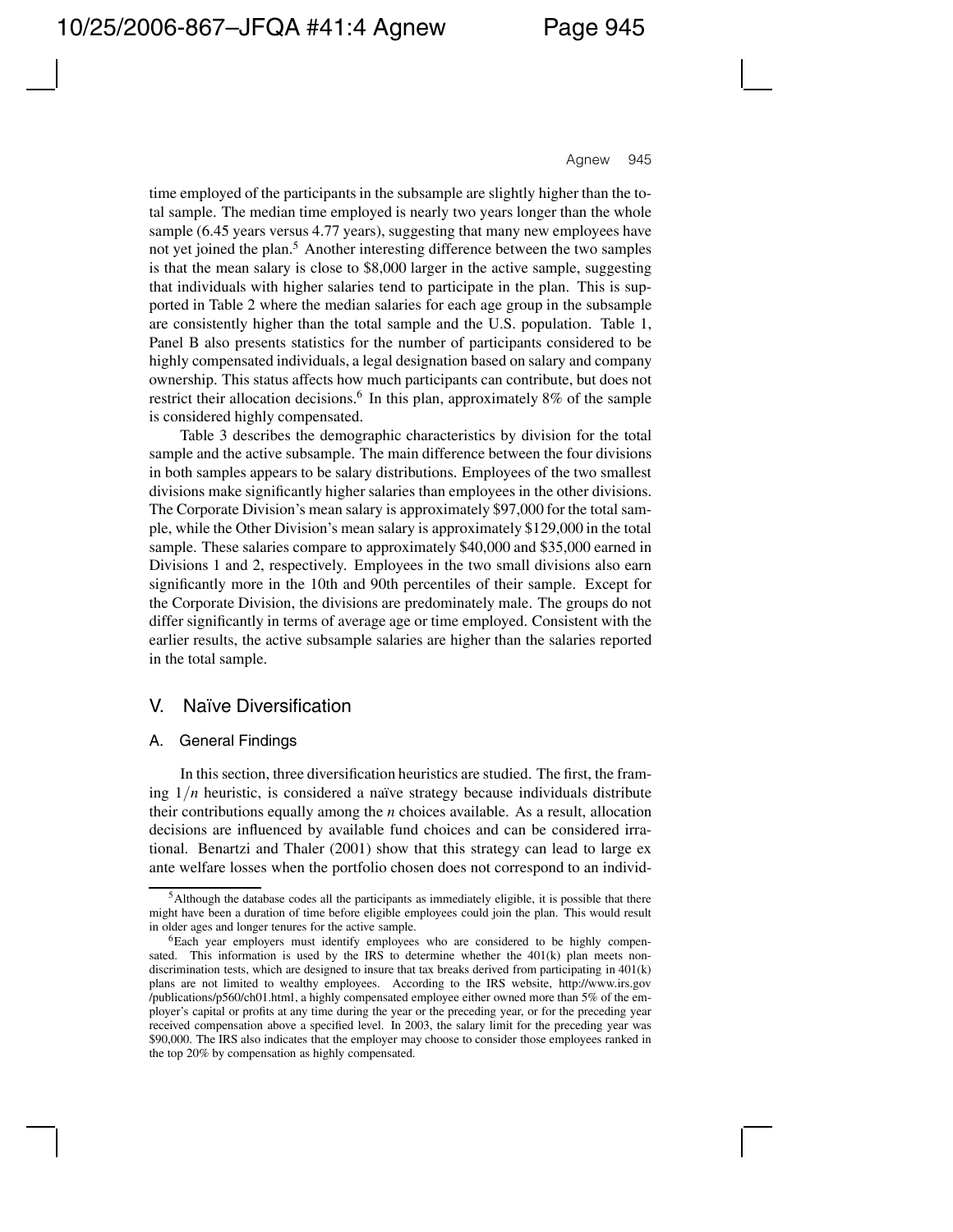#### TABLE 3

Descriptive Plan Statistics by Division

Table 3 breaks down each division by demographic information for the total sample in Panel A and the active only sample in Panel B. Panel A reports gender, 1997 annual salary, age (as of August 1998), time employed (as of August 1998), and time enrolled in the plan (as of August 1998). In addition to those statistics, Panel B reports the percent of the sample that is 100% invested in company stock and compensation status (HCE). HCE stands for highly compensated individual. *Panel A. All Eligible Participants (active and inactive)*

| <b>Division</b>                                | No. of<br>Employees                           |                                               | $%$ of<br>Division<br>Male                    | Mean<br>Age<br>(years)                         | Mean Time<br>Employed<br>(years)                   |
|------------------------------------------------|-----------------------------------------------|-----------------------------------------------|-----------------------------------------------|------------------------------------------------|----------------------------------------------------|
| Corporate<br>Division 1<br>Division 2<br>Other | 494<br>30,392<br>42.673<br>140                |                                               | 51<br>85<br>74<br>86                          | 42.76<br>37.18<br>37.56<br>40.95               | 11.80<br>9.32<br>7.03<br>10.49                     |
|                                                |                                               |                                               | Salary                                        |                                                |                                                    |
| Division                                       | Median                                        |                                               | Mean                                          | 10th Percentile                                | 90th Percentile                                    |
| Corporate<br>Division 1<br>Division 2<br>Other | \$57,000<br>\$34,920<br>\$31,769<br>\$148,250 |                                               | \$97,343<br>\$39,737<br>\$35,210<br>\$129,393 | \$31,000<br>\$20,000<br>\$19,760<br>\$81,005   | \$190,000<br>\$59,330<br>\$52,100<br>\$160,000     |
| Panel B. All Active Participants               |                                               |                                               |                                               |                                                |                                                    |
| <b>Division</b>                                | No. of<br>Employees                           | $%$ of<br>Division<br>Male                    | Mean Age<br>(years)                           | Mean Time<br>Employed<br>(years)               | % Division<br>100% Invested<br>in Company<br>Stock |
| Corporate<br>Division 1<br>Division 2<br>Other | 270<br>10.337<br>12,318<br>54                 | 47<br>81<br>77<br>85                          | 41.92<br>37.58<br>38.51<br>40.66              | 10.98<br>9.64<br>8.11<br>9.85                  | 10<br>21<br>26<br>15                               |
|                                                |                                               |                                               | Salary                                        |                                                |                                                    |
| <b>Division</b>                                | Median                                        | Mean                                          | 10th Percentile                               | 90th Percentile                                | % of Division<br><b>HCE</b>                        |
| Corporate<br>Division 1<br>Division 2<br>Other | \$64,000<br>\$39,645<br>\$38,752<br>\$155,000 | \$95.681<br>\$47,134<br>\$43,496<br>\$135,127 | \$35,000<br>\$25,688<br>\$25,771<br>\$90,190  | \$190,000<br>\$72,200<br>\$63,800<br>\$160,000 | 40<br>9<br>6<br>98                                 |

ual's risk preferences.<sup>7</sup> I also analyze the modified  $1/n$  heuristic where individuals treat company stock as a separate asset class. In the modified version of the framing heuristic, individuals choose their company stock allocation, then divide their remaining funds among the remaining options available. The final heuristic, the conditional  $1/n$  heuristic, refers to the practice of dividing allocations evenly among the chosen funds. The number of chosen funds may be smaller than the number of funds offered. Huberman and Jiang (2006) argue that, unlike the framing  $1/n$  heuristic, the conditional  $1/n$  heuristic can be rational and is consistent with k-fund separation theories.

In this study, analyses of the heuristics are complicated by the fact that company stock is an option in this plan. Huberman and Jiang (2006) choose to exclude company stock allocations in their calculations. As mentioned in the Introduction, any investment in company stock is considered inefficient in my study. Thus, an investor who follows the conditional 1*/n* heuristic *and* includes company stock

 $7\text{To illustrate, suppose that a } 401(k)$  offers 10 investment choices that include nine equity funds and one money market fund. An individual following the 1*/n* heuristic would allocate 10% of his contributions to each fund resulting in a 90% allocation to equities. It is clear that this allocation would not be optimal for everyone, and especially for a participant nearing retirement.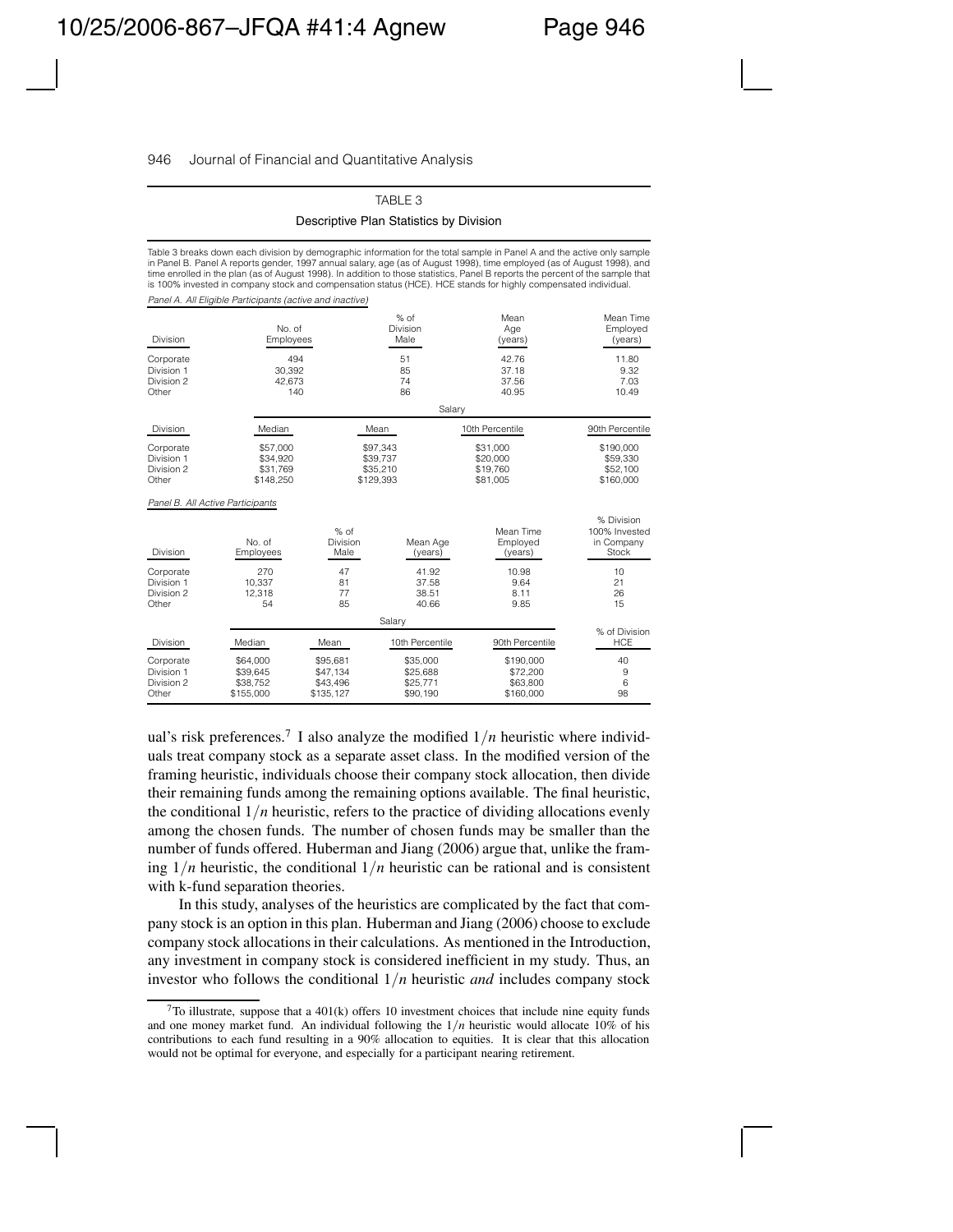in his investment choices is not making a rational decision. Therefore, I refine Huberman and Jiang's (2006) definition of the conditional 1*/n* heuristic to only include individuals who divide their contributions evenly  $(\pm 1\%)$  among the *n* funds they choose and do not invest in company stock. In contrast, an individual is considered to be following the framing  $1/n$  heuristic if he puts 25% ( $\pm 1\%$ ) of his contribution into each of the four funds. These two groups are mutually exclusive. Participants who follow the modified 1*/n* rule invest in all four funds and divide their non-company stock options equally.

I find a small percentage of participants in the overall plan following the framing 1*/n* heuristic, which is consistent with Huberman and Jiang (2006). In fact, less than 4% follow the framing 1*/n* heuristic and only 5% follow the modified  $1/n$  heuristic. On the other hand, I find nearly 8% follow the conditional 1*/n* rule (excluding all company stock holders and one-fund holders). I find that most participants (35%) allocate their entire contribution to only one fund and that a majority (66%) of those participants invest their entire contribution in company stock. If I broaden my definition of the conditional 1*/n* heuristic to include one-fund investors not invested in company stock, then the percent of my sample following this rule increases to 20%.

### B. The Modified 1*/n* Heuristic

Using aggregate 401(k) plan data, Benartzi and Thaler (2001) find that individuals treat company stock as an asset class separate from other  $401(k)$  investments. As a result, some participants appear to follow a modified version of the 1*/n* heuristic by making their company stock allocation separate from their investment in other equities. Benartzi and Thaler find that participants then split their non-company stock investment evenly among the non-company stock options, which is a form of mental accounting (Thaler (1999)). In this paper, the behavior is referred to as the modified 1*/n* heuristic.

My analysis provides stronger tests of this practice. First, the tests in this paper are based on contribution allocations rather than asset balance allocations and, therefore, the influence of fund performance on allocations is not a concern. Second, the individual level data allows for the calculation of the allocation of non-company stock holdings by individual rather than by plan, permitting the examination of the distribution of company stock holdings across individuals and avoiding aggregation bias (Huberman and Jiang (2006)).

The analysis begins with an examination of the mean and median allocations to each fund in Table 4. The first two columns of Table 4 list the mean and median allocations to each fund and the last two columns list the modified mean and median allocations to each fund. The modified allocations are simply the percent allocated to the particular non-company stock investment vehicle divided by the total invested in non-company stock investment vehicles. The first subsample includes all participants who invest in all four funds and comprises roughly 13% of the sample. Notice that the results tend to support the modified  $1/n$  heuristic with modified allocations close to one-third, which equates to evenly splitting non-company stock contributions among non-company stock assets. The same exercise is repeated for subsamples of investors that hold three funds including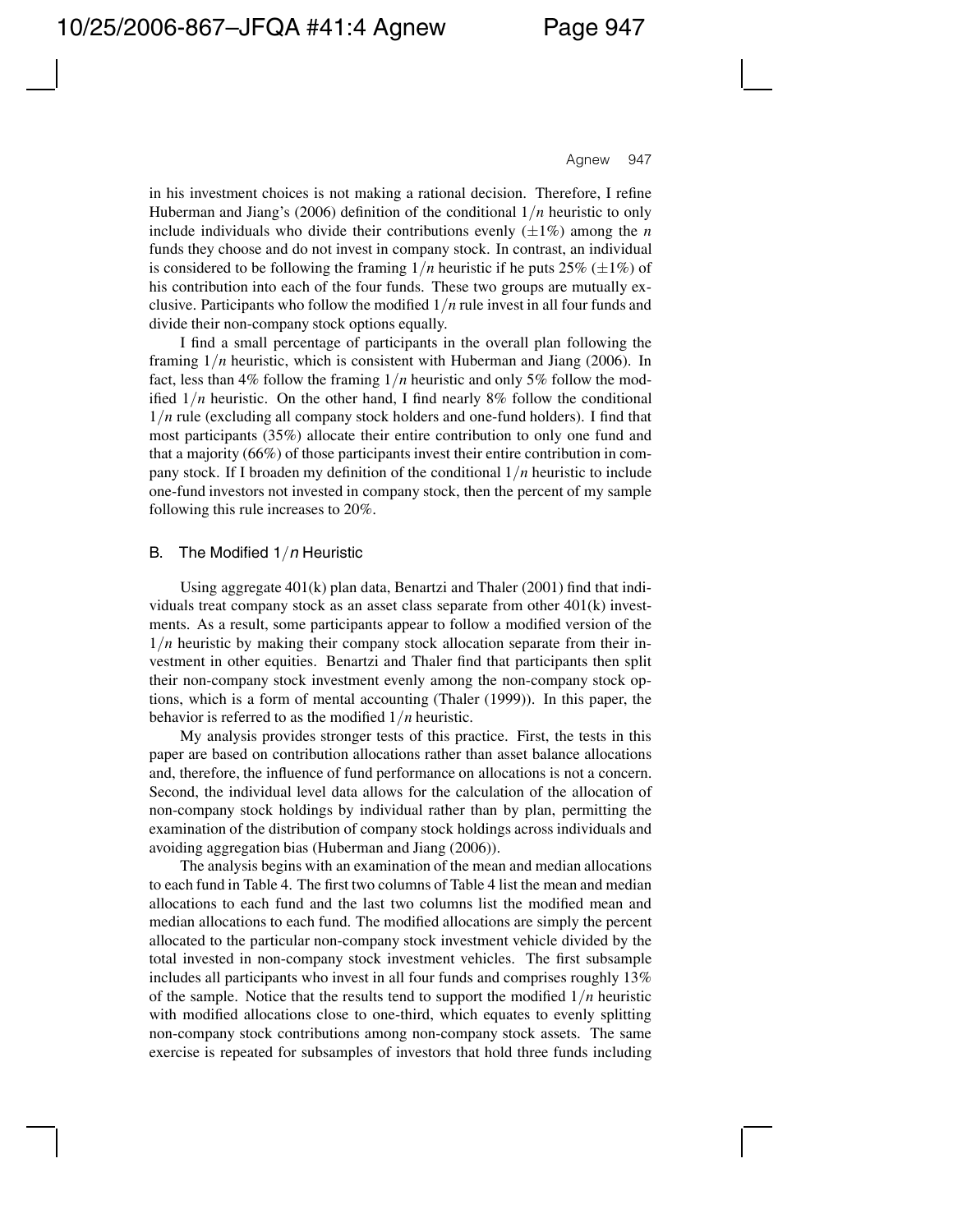company stock. The results again tend to support Benartzi and Thaler's (2001) assertion that some individuals treat company stock as a separate asset class and as a result slightly modify how they follow the 1*/n* rule.

TABLE  $\triangle$ 

|                                                                                                                                                                                                                                                                                                                                   |                          |                          | Asset Allocations and Modified Asset Allocations |                   |
|-----------------------------------------------------------------------------------------------------------------------------------------------------------------------------------------------------------------------------------------------------------------------------------------------------------------------------------|--------------------------|--------------------------|--------------------------------------------------|-------------------|
| Table 4 presents the allocations and modified asset allocations for investors who hold company stock and invest in either<br>two or three additional assets. The modified allocations reflect the percentage of the non-company stock holdings the<br>asset class represents. Percentages may not add up to 100% due to rounding. |                          |                          | Allocation                                       |                   |
| Investment Vehicle                                                                                                                                                                                                                                                                                                                | Mean                     | Median                   | Mean Modified                                    | Median Modified   |
|                                                                                                                                                                                                                                                                                                                                   |                          |                          |                                                  |                   |
| Invest in All Assets (3,011 obs.)<br>Company Stock<br>Equity Income Fund<br>S&P 500 Index Fund<br>GIC                                                                                                                                                                                                                             | 32%<br>23%<br>25%<br>20% | 25%<br>25%<br>25%<br>20% | 34%<br>36%<br>30%                                | 33%<br>33%<br>33% |
| Invest in Company Stock, Equity Income, and GIC Fund (279 obs.)<br>Company Stock<br>Equity Income Fund<br>S&P 500 Index Fund<br>GIC                                                                                                                                                                                               | 41%<br>30%<br>29%        | 47%<br>25%<br>25%        | 51%<br>49%                                       | 50%<br>50%        |
| Invest in Company Stock, Equity Income, and S&P 500 Index Fund (4,084 obs.)<br>Company Stock<br>Equity Income Fund<br>S&P 500 Index Fund<br>GIC                                                                                                                                                                                   | 38%<br>30%<br>33%        | 34%<br>30%<br>30%        | 48%<br>52%                                       | 50%<br>50%        |
| Invest in Company Stock, S&P 500 Index, and GIC Fund (560 obs.)<br>Company Stock<br>Equity Income Fund<br>S&P 500 Index Fund<br>GIC                                                                                                                                                                                               | 44%<br>29%<br>27%        | 50%<br>25%<br>25%        | 52%<br>48%                                       | 50%<br>50%        |

Histograms provide additional detail. To illustrate, Figure 1 displays histograms using the sample of participants who invest in all four funds, and shows the frequency of company stock holdings and modified and unmodified holdings of the three non-company stock investment vehicles.

Looking at the histograms in Figure 1, the difference between the unmodified allocation graphs (on the left) and the modified allocation graphs (on the right) is striking. The unmodified histograms for the non-company stock funds have several probable allocations. However, the modified frequencies are strongly centered at 33%, suggesting that after adjusting for company stock holdings, these individuals allocate their remaining assets evenly among the other funds in accordance with Benartzi and Thaler's (2001) assertion that some individuals treat company stock as a separate asset class and slightly modify how they follow the 1*/n* rule. Results for the other subsamples presented in Table 4 are similar and available from the author.

### C. Econometric Analysis

The final empirical question related to naïve diversification is which type of person is most likely to follow the different heuristics? Since two strategies are considered potentially irrational and the conditional 1*/n* heuristic is considered potentially rational, I would not expect the same type of individual to follow each. To test this, four dummy variables are constructed: a framing 1*/n* heuristic dummy, a modified  $1/n$  heuristic dummy, a conditional  $1/n$  heuristic dummy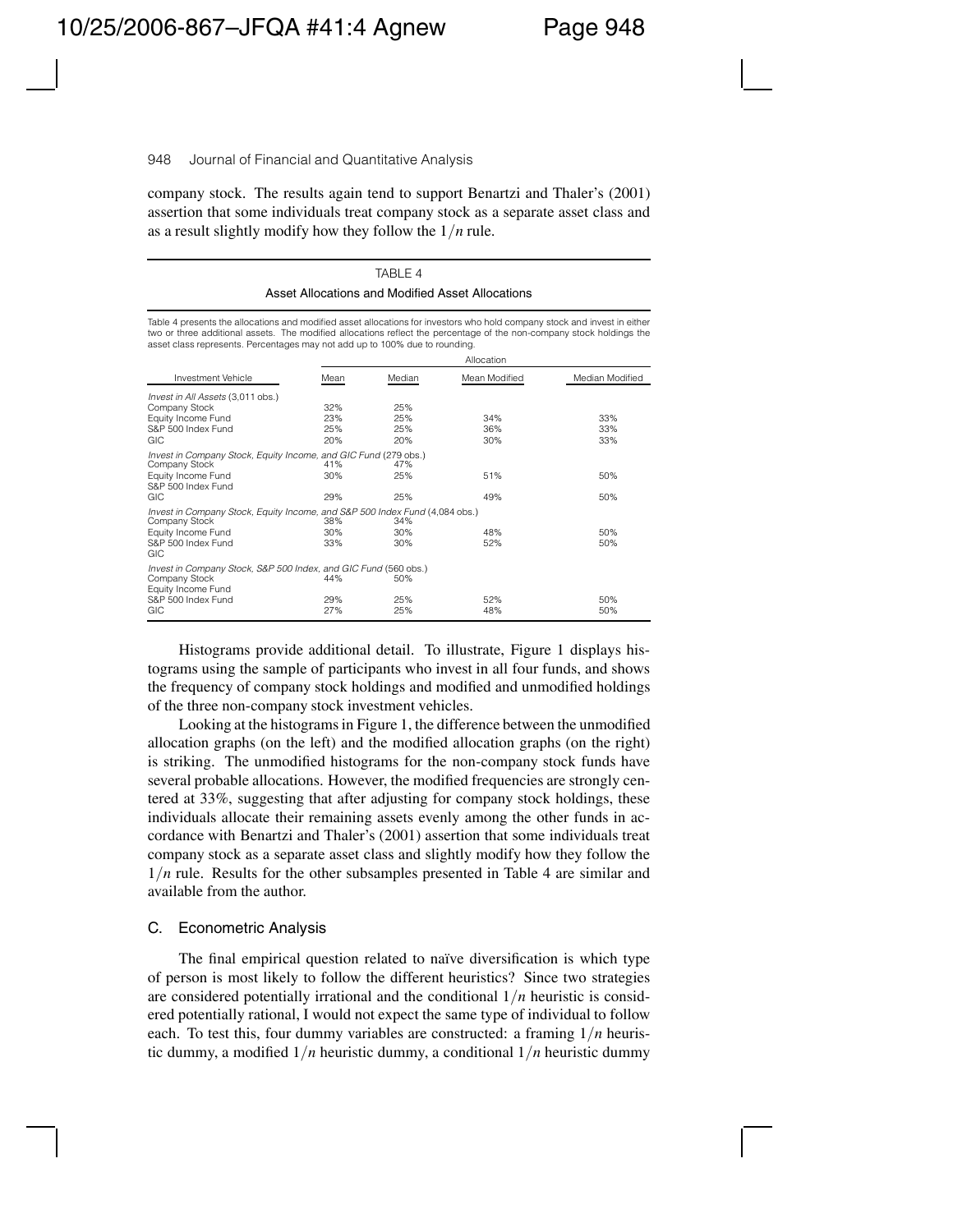#### FIGURE 1

#### Histograms

These histograms display the frequency of participants' allocations (in decimals) to each fund. The reported allocations (unmodified) and the allocations adjusted for company stock holdings (modified) are presented. The modified allocations represent the relative amount allocated to the non-company stock funds.

*Sample Invests in All Four Funds (3,011 observations)*



excluding one-fund investors, and a conditional 1*/n* heuristic dummy including one-fund investors not invested in company stock. These dummies equal one if the individual follows the particular heuristic and zero if not.

Table 5 displays the results of a probit analysis using the 1*/n* dummy variables. For each 1*/n* variable, two regressions are run each with a different compensation variable. The marginal effects of salary and employment tenure are significant and negative for the two framing regressions. In contrast, salary and time employed are positive for both the conditional 1*/n* heuristic and its broader definition. This suggests that high salary individuals and participants with longer job tenures are less likely to follow the potentially irrational framing 1*/n* rule, while on the other hand these same individuals are more likely to follow the potentially rational conditional  $1/n$  rule. To highlight this finding, in the framing and modified 1*/n* regressions an average participant who earns \$100,000 would be 3% less likely to follow the rule than an average participant earning \$46,000. Similarly, a highly compensated individual is 2% less likely to follow the rule. Conversely, a highly compensated individual is 7.4% more likely to the follow the broad definition of the conditional 1*/n* rule. One explanation for this behavior is that the higher salaried individuals are more educated and therefore less likely to rely on simple rules for investing. Regarding job tenure, it is possible that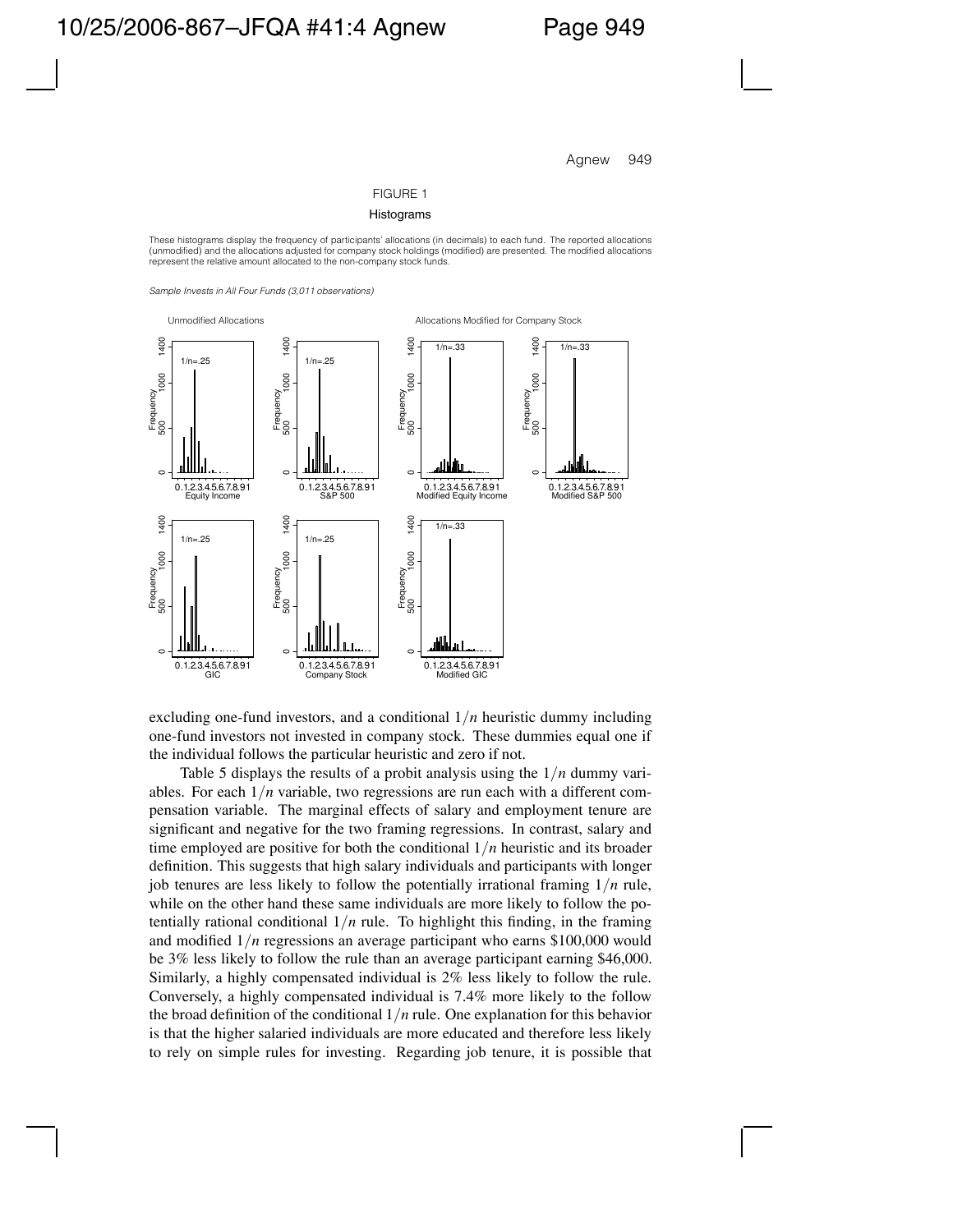employees' understanding of their plan's investment options increases with their time on the job. Thus, this better understanding decreases the likelihood that they will need to fall back on the 1*/n* rule.

#### TABLE 5

#### Marginal Effects from Probit Regression (1*/n* heuristic)

Table 5 presents the marginal effects calculated from the results of a probit regression. The dependent variable equals one if the individual follows the specific heuristic defined in the table. Male is a dummy variable equal to one if the participant is male, zero otherwise. Salary is the annual 1997 salary (unit: \$10,000). Age is the age of the participant at the time the allocation decision is made (unit: years). The marginal effect of age takes into account a nonlinear effect of age. Time Employed equals the time the participant has been employed at the time the allocation decision is made (unit: years). Compensation Status is a dummy variable that equals one if the individual by law is considered highly compensated, otherwise it equals zero. Division # and Other are dummy variables that equal one if the participant is in that division. The Corporate Division is the omitted dummy. Robust standard errors, reported in parentheses, are adjusted for heteroskedasticity. The pseudo *R*<sup>2</sup> is the log-likelihood value on a scale from zero to one, where zero corresponds to the constant only model and one corresponds to perfect prediction (a log-likelihood of zero). \*\*,\* indicate significance at the 1% and 5% levels, respectively.

The model : Prob(Y= 1) =  $\Phi(\beta_0 + \beta_1)$ Male +  $\beta_2$ Age +  $\beta_3$ Age<sup>2</sup> +  $\beta_4$ Time Employed +  $\beta_5$ Salary (or Compensation) +  $\beta_6$ Division 1 +  $\beta_7$ Division 2 +  $\beta_8$ Other)

Possibly Inefficient Decision **Possibly Efficient Decision** Strict Conditional Broad Conditional 1/*n* (*dF*/*dx*) 1/*n* (*dF*/*dx*) Modified 1/*n* Individual invests Individual invests (*dF*/*dx*) 1/*n* among the *n* 1/*n* among the *n*  $1/n$  among the *n*  $1/n$  among the *funds chosen funds chosen* Heuristic Framing 1/*n* Individual invests funds chosen funds chosen<br>Name (*dF/dx*) in all four and company stock and company stock Name  $(dF/dx)$  in all four and company stock and company stock<br>Dependent 25% is invested funds and non- investment is not investment is not Dependent 25% is invested funds and non- investment is not investment is no<br>
variable in each of company stock allowed. Equals allowed. Equals variable in each of company stock allowed. Equals allowed. Equals in each of company stock allowed. Equals allowed. Equals equals one if a onequals one the four holdings are a zero if a one- one if a one-<br>if . . . funds offered. equally split. fund investor. fund investor fund investor. Independent<br>Variables Variables (1) (2) (1) (2) (1) (2) (1) (2) Male<sup>a</sup> 0.0000 −0.0014 0.0009 −0.0006 0.0024 0.0038 0.0037 0.0059 (0.0032) (0.0032) (0.0035) (0.0036) (0.0044) (0.0044) (0.0064) (0.0064) Age 0.0003 0.0002 0.0002 0.0001 0.0015\*\* 0.0016\*\* 0.0023\*\* 0.0025\*\* (0.0002) (0.0002) (0.0002) (0.0002) (0.0003) (0.0003) (0.0004) (0.0004) Time Employed −0.0014\*\* −0.0016\*\* −0.0018\*\* −0.0020\*\* 0.0009\*\* 0.0019\*\* 0.0020\*\* 0.0020\*\* (0.0003) (0.0003) (0.0003) (0.0003) (0.0003) (0.0003) (0.0005) (0.0005) Salary −0.0057\*\* −0.0057\*\* 0.0047\*\* 0.0075\*\* 0.0075\*\* (0.0009) (0.0009) (0.0006) (0.0009) Compensation −0.0197<sup>\*\*</sup> −0.0191<sup>\*\*</sup> 0.0511<sup>\*\*</sup> 0.0512<sup>\*\*</sup> 0.0742<sup>\*\*</sup> Status<sup>a</sup> (0.0041) (0.0049) (0.0009) (0.0000) (0.0108) Division 1<sup>a</sup> 0.0176 0.0280 0.0104 0.0221 0.0339 0.0193 <sup>−</sup>0.0054 <sup>−</sup>0.0230 (0.0172) (0.0175) (0.0175) (0.0175) (0.0183) (0.0169) (0.0235) (0.0228) Division 2<sup>a</sup> 0.0081 0.0181 0.0013 0.0131 0.0276 0.0127 −0.0245 −0.0433 (0.0163) (0.0159) (0.0171) (0.0166) (0.0174) (0.0164) (0.0237) (0.0231) Other<sup>a</sup> dropped dropped dropped dropped 0.0636 0.0460 −0.0141 −0.0265 (0.0529) (0.0477) (0.0530) (0.0503) No. of Obs. 22,925 22,925 22,925 22,925 22,979 22,979 22,979 22,979 Pseudo *R*<sup>2</sup> 0.0181 0.0119 0.0163 0.0115 0.0161 0.0143 0.0131 0.0124

a<sup>a</sup> dF / dx is for a discrete change of the dummy variable from zero to one.

## VI. Company Stock Allocations

### A. Cost of Holding Company Stock

I now focus on the issue of the cost of holding company stock. The wellpublicized stories of employees losing their nest eggs after Enron and WorldCom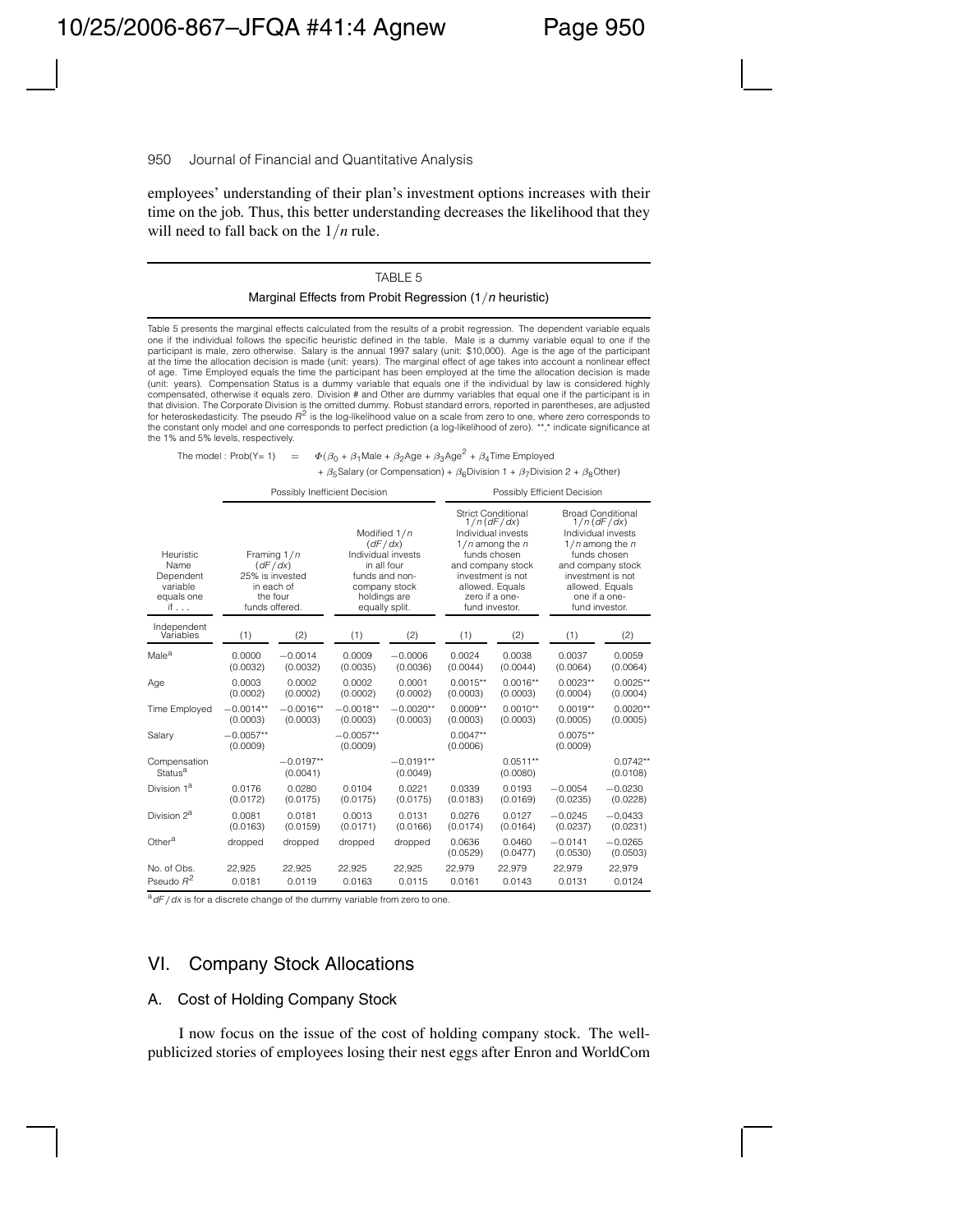collapsed provide strong anecdotal evidence that investing in company stock is costly. But is it possible to actually quantify the costs of holding company stock for average investors? Recent studies attempt to do this and agree that the cost of holding stock is large. For example, Meulbroek (2002) calculates the cost of holding company stock as the percent of the stock market's value that is sacrificed by not being fully diversified. In the case where 10% of the pension is invested in company stock, she calculates a cost of  $25\%$  for AMEX firms.<sup>8</sup> In addition, Poterba (2003) quantifies what a log-utility investor would be willing to forego in the value of a portfolio that is entirely invested in the S&P 500 compared to investing in portfolios with various percentages of company stock investments. He finds that his investor would be indifferent between foregoing 57% of the S&P 500 portfolio value for a portfolio invested solely in company stock. Poterba's findings motivate the analysis that follows.

### B. General Findings

Consistent with anecdotal evidence, participants in the company's 401(k) plan show a definite tendency to invest in company stock. The overall mean allocation to company stock holdings in this plan is quite high (45%) compared to the 10% legal maximum defined benefit plans may hold. The large average allocation might be partially explained by the above normal price performance of the plan's company stock. In this study, the company stock had an annualized stock price return just over 20% over the 10-year period ending on December 31, 1997 compared to a S&P 500's annual return of 14.7% over the same time period. Benartzi (2001) shows that firms with relatively high long-run returns have higher company stock allocations than poorly performing firms. I will also control for past company stock returns in the regression analysis presented later in this section.

The general patterns of company stock allocations also deserve mention. An interesting feature of the data is that despite the absence of restrictions on the participants' allocations, 75% of the allocations are clustered within one percentage point of 0%, 25%, 50%, 75%, and 100%. Furthermore, there is a clear tendency for many of the participants (48%) to invest either all or none of their contributions in company stock.

It is also interesting to examine the amount allocated to company stock in this plan in terms of total dollars rather than percents. To calculate a rough estimate of this number, several simplifying assumptions are made. First, each individual's 1998 contribution amount is assumed to be equal to the number of dollars he contributed in 1997. The 1997 contribution amount is supplied in the dataset. This probably is a conservative estimate of 1998 contributions. However, the alternative to annualizing the August 1998 contributions is problematic because determining the frequency of the contributions (weekly or biweekly) is difficult. Finally, it is assumed that the allocation percentages that the individuals chose for their August 1998 contributions were held constant throughout 1998. Given the documented inertia in 401(k) plans, this should be a reasonable assumption for

<sup>8</sup>This assumes that the pension assets represent 75% of the individual's wealth and that the individual has a 15-year holding period. This figure equals 14% for NYSE firms and 36% for NASD firms.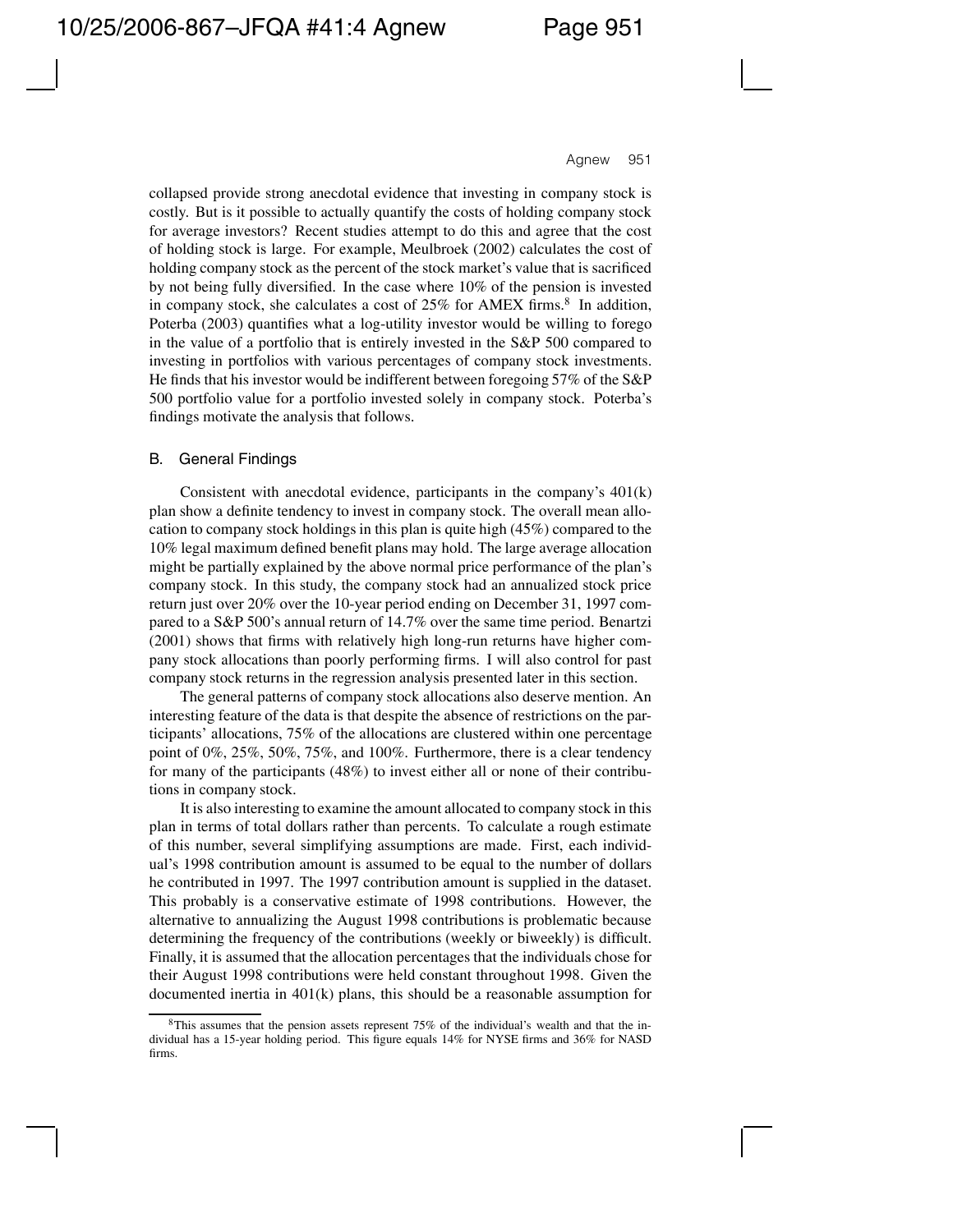most participants. By multiplying the estimated 1998 total dollar contributions by the 1998 company stock percent allocation, an estimated company stock allocation in dollars is calculated for each individual. Summing the estimated dollar allocations across individuals provides an estimate of the total dollars contributed to company stock. From this calculation, it is estimated that approximately \$24.7 million was allocated to company stock. This is 39% of the estimated \$63.4 million contributed to the plan in total. This percentage is very close to the 42% that Benartzi (2001) reports in his study of aggregate data from 103 401(k) plans.

### C. Nonparametric Analysis

This section presents a nonparametric analysis of the data that will complement the regression analysis to follow. Table 6 reports the company stock allocations based on demographic characteristics. The non-normal distribution of the company stock holdings makes standard summary statistics, such as means and standard deviations, less meaningful descriptors of the data. Therefore, in addition to these statistics, Table 6 reports the proportion of each demographic category that invests in six different investment ranges: 0%, 1%–25%, 26%–50%, 51%–75%, 76%–99%, and 100%. A simple test of proportions within each demographic category and investment range is used to test whether a statistically significant difference exists. If demographic characteristics do not matter, then a statistically significant difference in proportions should not be found. For example, under the null hypothesis gender does not matter. Therefore, the proportion of women investing 100% of their contributions to company stock should not be statistically different than the proportion of men investing 100% of their contribution to company stock. The bold row in each category is considered the base category and is used in each test of proportions. Table 6 reports the results of the test of proportions.

The first demographic category tested is gender. Empirical evidence suggests that gender may proxy for financial education or risk tolerance. For example, research shows that when a measure of financial education is not available, gender may serve as an effective proxy for it. Dwyer, Gilkeson, and List (2002) find that women typically have less financial knowledge than men and that educational disparities can substantially explain the gender differences they find in risky mutual fund allocations.

Indeed, there is broad evidence suggesting that individuals overall lack a general understanding of the risks associated with company stock investment and that education may explain much of the variation in financial aptitude. A recent John Hancock Financial Services' survey (1999) highlights how individuals misread the risks of the market. In the survey, respondents on average think that a diversified stock fund is more risky than an investment in company stock. Similarly, Benartzi (2001) reports that 83% of respondents to a Morningstar survey believe that the overall stock market is riskier than company stock. When this sample is limited to individuals with a high school education or less, this number increases to 93%. Thus, while company stock investment may seem to be irrational, closer examination reveals it may be rational given an individual's financial knowledge.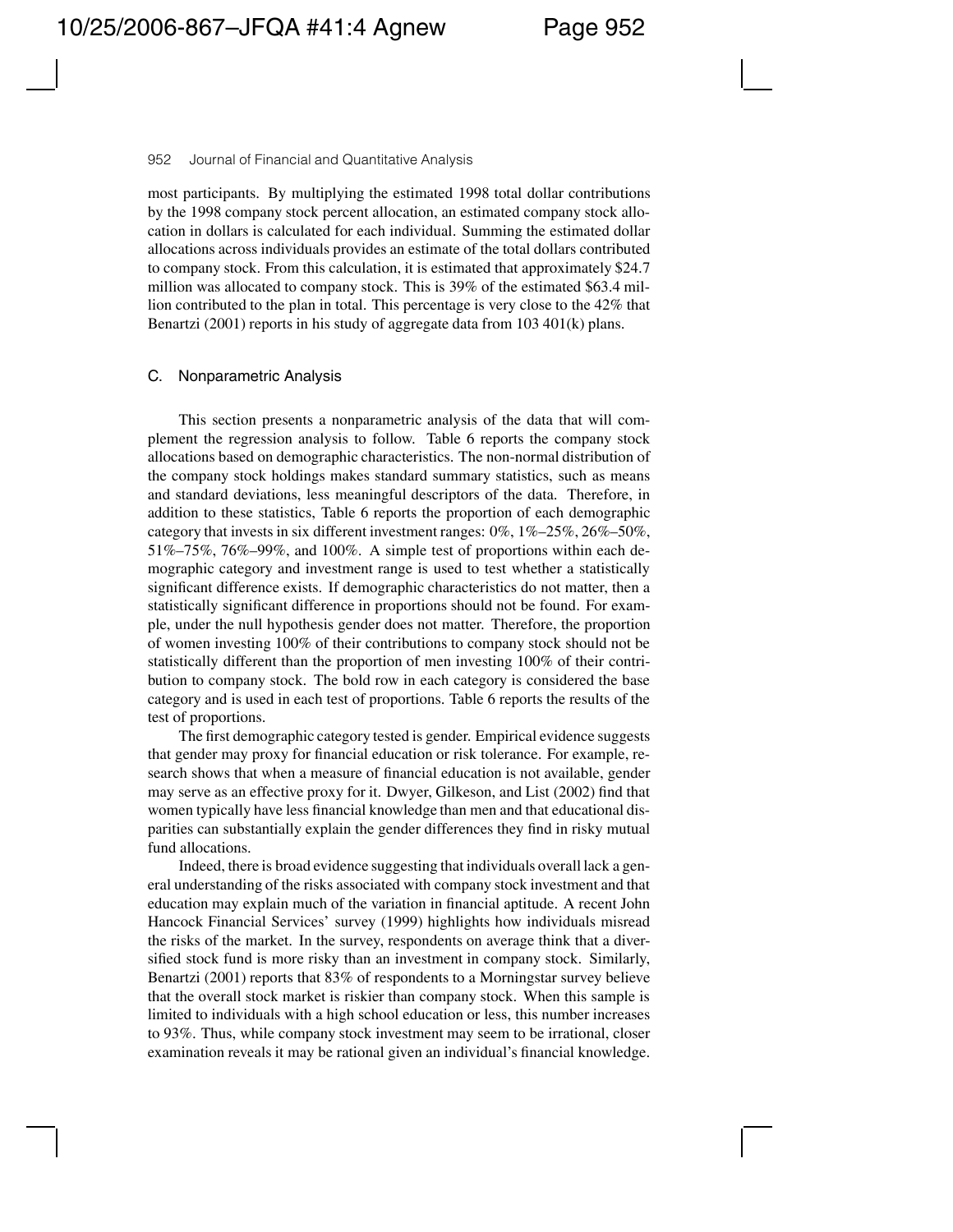Company

#### TABLE 6

#### Summary Statistics of Company Stock Holdings

Table 6 reports summary statistics for company stock holdings based on demographic characteristics. The sample is the active only sample. In addition to the mean and median allocations, the table presents the proportion of each demographic category invested in each of the six investment ranges. The first row of each demographic category (bold) is considered the base category. Within each investment range and demographic category, a test of proportions is run. \*\*,\* beside the proportions denote a statistically significant difference from the base category at the 1% and 5% levels, respectively. Percentages may not add up to 100% due to rounding.

|                                                                                                                                  |                                                         |                                                                       |                                                                         | Percent of Sample within Each Investment Range              |                                                                            |                                                           |                                                                           | Company<br><b>Stock</b><br>Allocation                       |                                                             |
|----------------------------------------------------------------------------------------------------------------------------------|---------------------------------------------------------|-----------------------------------------------------------------------|-------------------------------------------------------------------------|-------------------------------------------------------------|----------------------------------------------------------------------------|-----------------------------------------------------------|---------------------------------------------------------------------------|-------------------------------------------------------------|-------------------------------------------------------------|
| Demographic<br>Category                                                                                                          | Obs.                                                    | 0%                                                                    | 1%-25%                                                                  | 26%-50%                                                     | 51%-75%                                                                    | 76%-99%                                                   | 100%                                                                      | Median                                                      | Mean                                                        |
| All                                                                                                                              | 22,979                                                  | 24.7%                                                                 | 15.3%                                                                   | 27.7%                                                       | 6.9%                                                                       | 2.1%                                                      | 23.3%                                                                     | 40.0%                                                       | 44.9%                                                       |
| Sort by Gender<br>Male<br>Female                                                                                                 | 18,021<br>4.958                                         | 24.8%<br>24.4%                                                        | 15.1%<br>16.3%*                                                         | 27.4%<br>28.8%*                                             | 6.8%<br>7.1%                                                               | 2.2%<br>$1.7\%$ *                                         | 23.7%<br>21.7%**                                                          | 40.0%<br>40.0%                                              | 45.2%<br>43.8%                                              |
| Annual Salary<br><b>Under \$25,000</b><br>\$25,000-\$49,000<br>\$50,000-\$74,999<br>\$75,000-\$99,999<br>$$100,000+$             | 1.976<br>15,369<br>3.749<br>919<br>966                  | 21.7%<br>23.4%<br>24.9%**<br>35.2%**<br>42.2%**                       | 16.7%<br>14.8%*<br>17.2%<br>15.3%<br>$13.4\%$ *                         | 26.7%<br>27.7%<br>29.6%*<br>27.4%<br>22.9%*                 | 6.0%<br>6.9%<br>7.3%<br>7.1%<br>5.9%                                       | 1.5%<br>$2.2%$ *<br>$2.2%$ *<br>1.3%<br>1.0%              | 27.4%<br>25.0%*<br>18.7%**<br>13.7%**<br>14.6%**                          | 50.0%<br>50.0%<br>35.0%<br>25.0%<br>25.0%                   | 48.3%<br>46.8%<br>41.7%<br>34.2%<br>31.8%                   |
| Highly Compensated Individual<br>Yes<br>No                                                                                       | 1.183<br>21.096                                         | 36.3%<br>23.7%**                                                      | 14.7%<br>15.4%                                                          | 25.8%<br>27.9%*                                             | 6.6%<br>6.9%                                                               | 1.2%<br>$2.2%$ **                                         | 15.5%<br>24.0%**                                                          | 25.0%<br>40.0%                                              | 34.8%<br>45.8%                                              |
| Age<br>Under 35 years<br>$35-44$ years<br>$45-54$ years<br>$55-64$ years<br>$65+years$                                           | 11.075<br>8,075<br>3,144<br>679<br>6                    | 21.8%<br>26.4%**<br>28.5%**<br>$35.1\%**$<br>66.7%**                  | 6.2%<br>$15.1\%$ *<br>$13.4\%**$<br>$13.0\%$ *<br>0.0%                  | 28.2%<br>27.3%<br>27.5%<br>26.4%<br>33.3%                   | 7.4%<br>6.9%<br>$5.3%$ **<br>$4.9%$ *<br>0.0%                              | 2.5%<br>$1.7\%**$<br>1.9%<br>1.3%<br>0.0%                 | 24.0%<br>22.5%*<br>23.4%<br>19.4%**<br>0.0%                               | 49.9%<br>40.0%<br>40.0%<br>30.0%<br>0.0%                    | 46.7%<br>43.7%<br>43.4%<br>38.3%<br>14.0%                   |
| <b>Time Employed</b><br>$0-2$ years<br>3-5 years<br>6-10 years<br>$11-15$ years<br>$16-20$ years<br>$21-25$ years<br>26-50 years | 7,359<br>4,571<br>4,497<br>2,914<br>2,118<br>948<br>572 | 21.4%<br>22.8%<br>24.0%**<br>28.7%**<br>30.5%**<br>32.7%**<br>34.6%** | 17.2%<br>16.5%<br>14.8%**<br>$13.7\%**$<br>12.2%**<br>12.8%**<br>10.7%* | 27.5%<br>28.9%<br>28.2%<br>27.6%<br>26.7%<br>25.5%<br>27.3% | 5.7%<br>$7.4\%**$<br>8.3%**<br>$7.4\%**$<br>$7.6\%**$<br>5.3%<br>$3.7\%$ * | 1.8%<br>2.2%<br>$2.7\%**$<br>1.9%<br>2.0%<br>1.3%<br>2.1% | 26.4%<br>22.3%**<br>22.1%**<br>20.8%**<br>$21.1\%**$<br>22.5%**<br>21.7%* | 49.9%<br>40.0%<br>40.0%<br>40.0%<br>40.0%<br>34.0%<br>30.0% | 47.4%<br>45.1%<br>45.2%<br>42.3%<br>42.2%<br>40.9%<br>39.9% |
| Division<br>Corporate<br>Other<br>Division 1<br>Division 2                                                                       | 270<br>54<br>10.337<br>12.318                           | 35.9%<br>42.6%<br>26.4%**<br>23.0%**                                  | 23.0%<br>13.0%<br>16.3%**<br>$14.4\%**$                                 | 27.4%<br>25.9%<br>28.3%<br>27.3%                            | 3.3%<br>3.7%<br>$6.6\%$ *<br>$7.1\%$ *                                     | 0.4%<br>0.0%<br>1.9%<br>$2.3%$ *                          | 10.0%<br>14.8%<br>20.5%**<br>25.9%**                                      | 25.0%<br>20.0%<br>35.0%<br>50.0%                            | 28.8%<br>30.9%<br>42.2%<br>47.6%                            |

Lack of financial knowledge may also lead to misperceptions of how  $401(k)$ information is used. For example, those lacking financial knowledge may suspect that their managers are monitoring their company stock holdings. They may fear that a low investment in company stock signals to their employers that they "lack commitment," which will, in turn, harm their job prospects. As a result, their large investment in company stock may be a rational decision based on misinformation.<sup>9</sup>

If gender is a proxy for differences in financial knowledge, then men might be expected to invest less in company stock than women. On the other hand, empirical research finds that men are more likely to invest in riskier assets or trade more in riskier assets than women leading to the opposite conclusion (for

<sup>&</sup>lt;sup>9</sup>I thank Hendrik Bessembinder for this insight.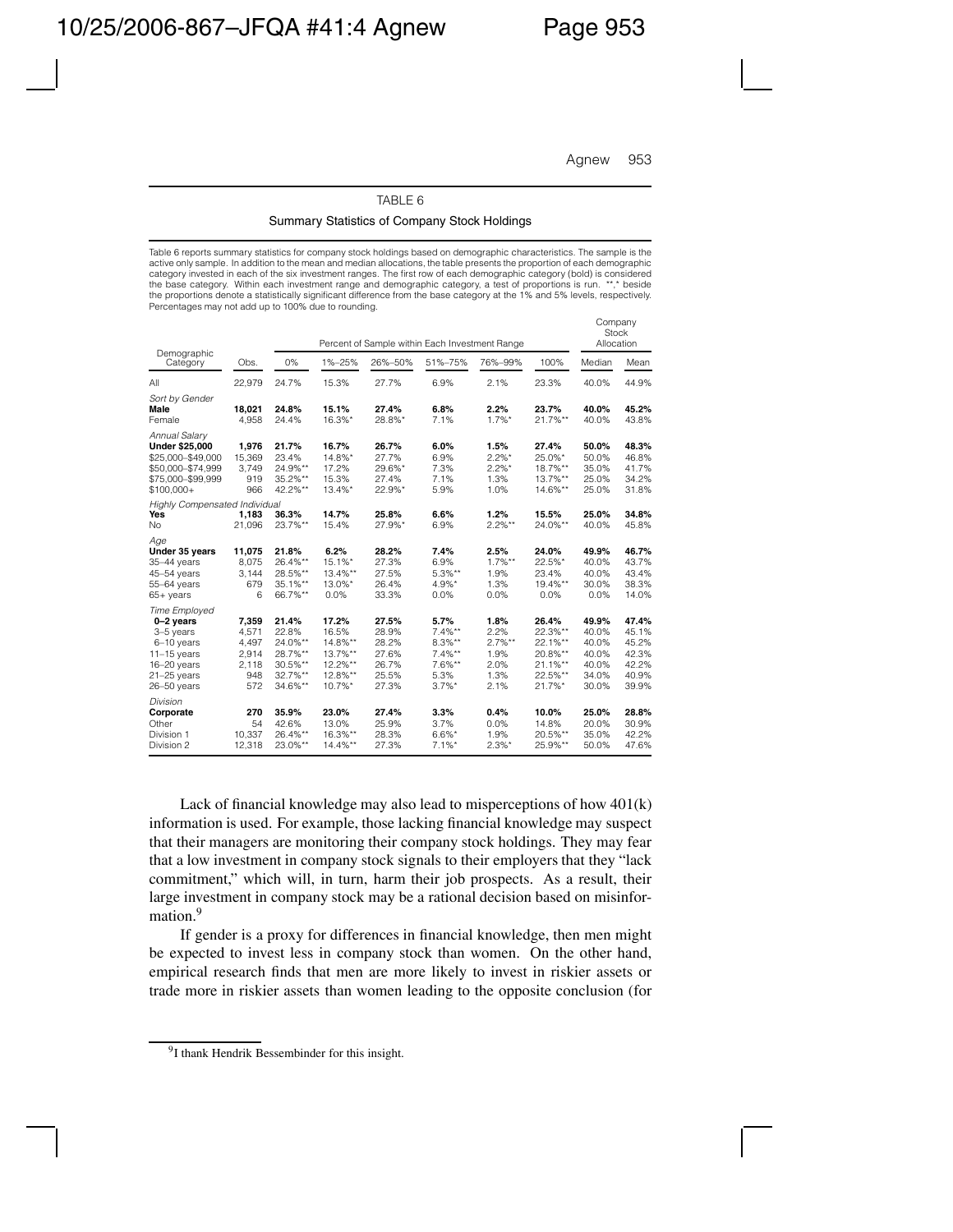example, Agnew, Balduzzi, and Sunden (2003), Barber and Odean (2001), and Sunden and Surette  $(1998)$ .<sup>10</sup>

The tests of proportions support the latter. In all but two percent ranges, there is a statistically significant (albeit economically small) difference in the proportion of men investing in each investment range than women. The most significant difference between the proportion of women and men investing in company stock is at the 100% investment range. Observe that 24% of the men allocate their entire contribution to company stock compared to 22% of the women and that this difference is significant at the 1% level. Although the medians are equal, the mean allocation to company stock by men is 45% compared to 44% for women.

Interestingly, the gender differences obtained here are weaker than those Clark, Goodfellow, Schieber, and Warwick (1999) find. In their study of several 401(k) plans, men invest an average of 41% to company stock compared to 27% for women. These differences in findings could be a result of different plan designs or varied long-run company stock performance across plans.

The next two sections of Table 6 demonstrate the influence of compensation level, either salary or compensation status, on company stock investment. Compensation is considered positively related to financial knowledge and suggests the hypothesis that employees who earn relatively high salaries or are considered highly compensated should hold less company stock.

Alternatively, compensation may be a proxy for an employee's opportunities for stock-based compensation. Generally, greater opportunities exist for higher salaried employees to receive stock-based compensation than for their lower wage counterparts. This is the case in this company.<sup>11</sup> Research shows that highly paid executives are concerned about diversifying their company stock holdings but are often reluctant to sell their stock-based compensation. As a result they find sophisticated ways to hedge their holdings. Results from Ofek and Yermack (2000) suggest that executives diversify their company stock holdings through the use of zero cost collars and equity swaps. Additional research shows that executives with high stock ownership negate much of the impact from their stock compensation by selling previously owned shares (Bettis, Bizjak, and Lemmon (2001)). Given the demonstrated lengths to which these senior managers go to diversify their holdings, one might expect to which they will hold smaller amounts of company stock in their 401(k) accounts.

The results support both theories. Table 6 shows a decrease from the lowest wage category to the highest wage category in the proportion of individuals allocating their entire contribution to company stock: 27% of the under \$25,000 category invest their whole contribution to company stock compared to 15% of

 $10$ In terms of trading and turnover of equity investments, Barber and Odean (2001) find a significant difference between men and women. They find that men trade 45% more than women. However, using brokerage account data from 35,000 households, they find only a very small difference in equity ownership as a percent of net worth between males and females. On average, they find that women in their sample invest 13.3% of their net worth in equities compared to men who invest 13.2%.

 $11$ This company offers three plans. One plan is open to all full-time employees and the number of options available is based on earnings. The second and third plans are targeted at middle and senior management. The options in these plans are based on reaching performance goals. Thus, higher salaried and middle and upper management employees have more opportunities to earn stock options than lower salaried employees.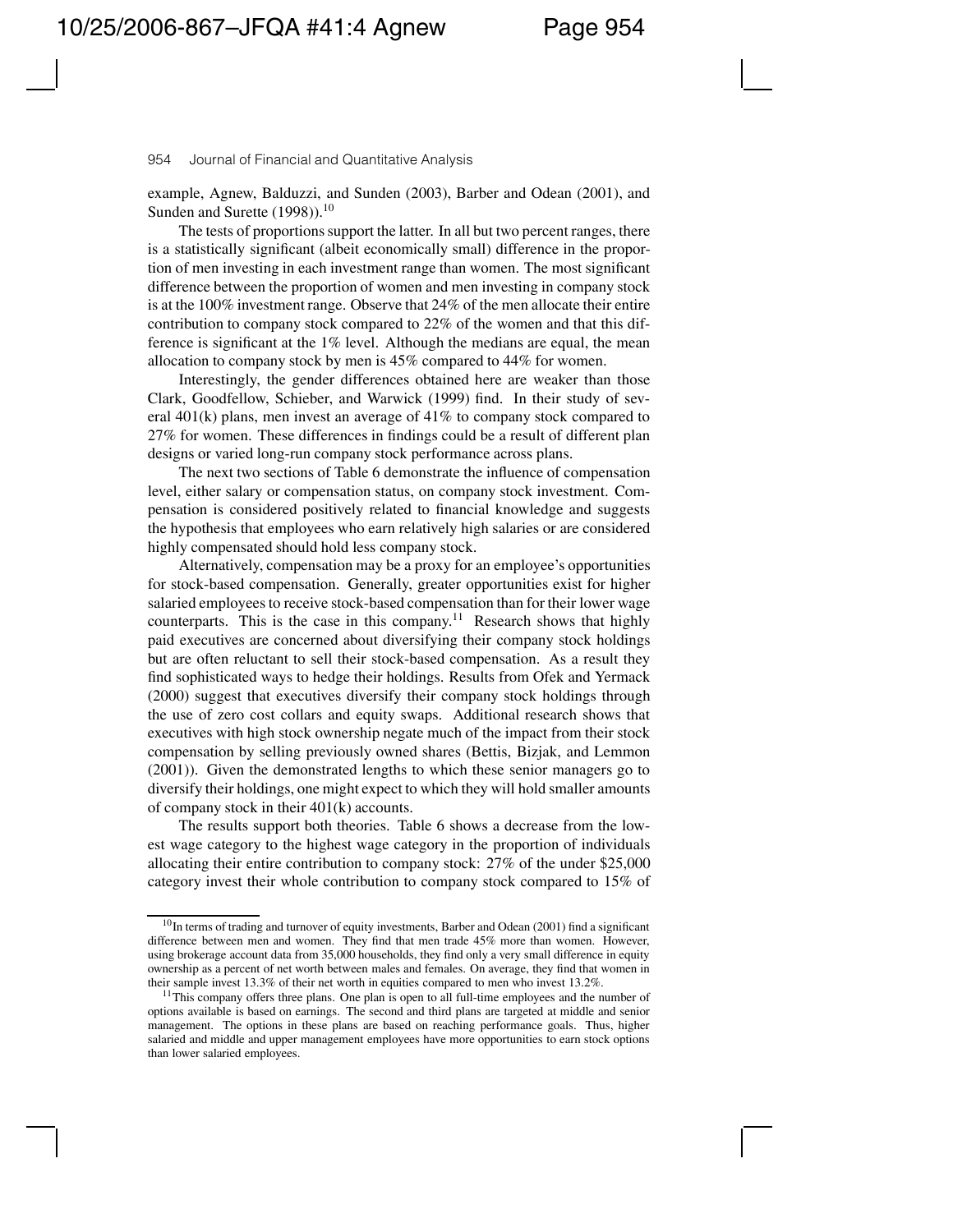the \$100,000 plus category. The reverse trend is observed in the proportion of individuals who invest nothing in company stock. Here, 22% of the under \$25,000 category invest nothing in company stock compared to 42% of the over \$100,000 group. This difference in proportions is significant at the 1% level, and supports results from Goodfellow and Schieber's (1997) study of 24 different plans where low wage earners are more likely than high wage earners to hold company stock. Table 6 also shows that highly compensated individuals make similar investment patterns.

Similar to gender, age may proxy for risk tolerance. Many life cycle theories predict that individuals will hold less risk in their financial portfolio as they age. Jagannathan and Kocherlakota (1996) suggest that young investors have a long stream of future income. As individuals age, this stream of future income shortens diminishing the value of their human capital. Therefore, they suggest that individuals should offset this decline in the value of their human capital by reducing the risk of their financial portfolio. Bodie, Merton, and Samuelson's (1992) model leads to a similar prediction. In their model, individuals can respond to low realized asset returns by increasing their supply of labor. However, labor flexibility generally declines with age. Therefore, similar to the previous model, older individuals are expected to hold more conservative investments in their financial portfolios.

Table 6 is consistent with the stated life cycle hypotheses. Note that age is measured at the time the allocation decision is made. The 65 plus age category is not discussed because it includes only six participants. Notice that as individuals age there is a downward trend in the proportion of participants investing their entire contribution to company stock. On the extreme ends, 19% of those between ages 55–64 invest their entire contribution to company stock compared to 24% of the participants under 35 years old. The difference in proportions is significant at the 1% level. This trend is reversed and significant in the proportions investing nothing in company stock.

Time employed may also proxy for risk tolerance, as well as loyalty or familiarity. The latter two theories would predict a positive relation. The results in Table 6 show that the percentage of participants that holds 0% in company stock increases with the time employed. A less marked decline is observed in the 100% category, but the proportion of each group that is 100% invested in company stock is still relatively less than the group of employees with zero to two years of work experience. Twenty-six percent of those with less than two years of experience invest their entire contribution to company stock compared to 22% of those with greater than 26 years of experience.

These findings are not consistent with loyalty and familiarity, but they are consistent with the prediction of the Degeorge, Jenter, Moel, and Tufano (2004) model. They use job tenure as a proxy for the firm specificity of an individual's human capital. These authors argue that an individual's firm-specific human capital grows with the time he is employed by a firm. As a result, the individual's need to diversify away from company stock increases with his job tenure.

The results show that the employee's company division also explains some variation in company stock holdings. One possible explanation is that the probability of earning stock-based compensation varies with divisions. For example,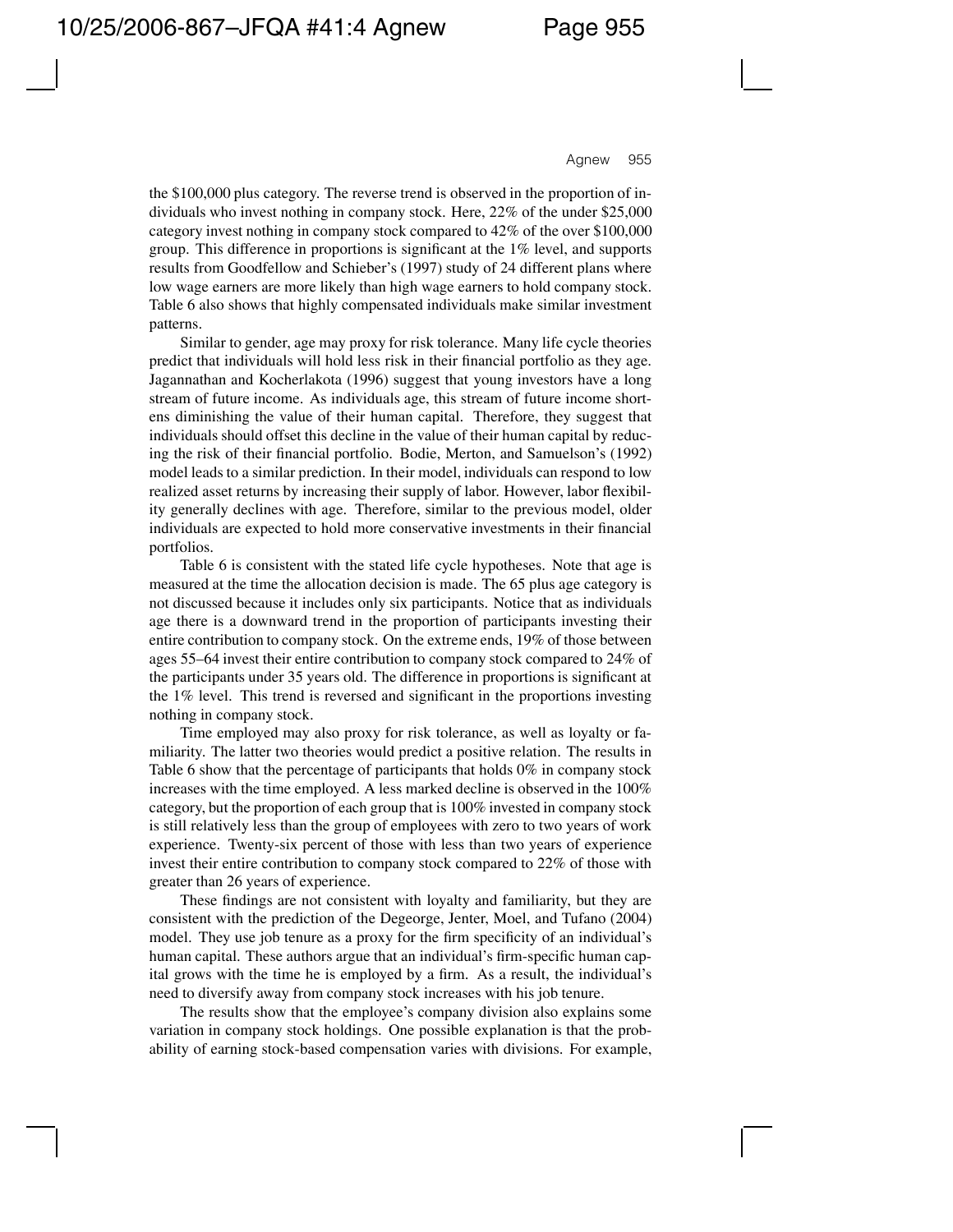a corporate division may have more employees eligible for stock-based compensation than a division mostly comprised of factory workers. Thus, the expected average allocation to company stock would be relatively lower in the corporate division compared to the other divisions. The occupation type may also provide information about the employee's education level beyond that obtained from salary information. It seems likely that a corporate division may be more heavily comprised of executives with college degrees, while a factory division may have a higher percentage of blue-collar workers with high school degrees. On the other hand, the division variables may also proxy for many other unobservables so care must be taken not to over interpret these results.

In this study, the predominant occupation does differ among divisions. A discussion with the benefits administrator indicates that the Corporate Division consists mainly of executives, while the employees of Division 1 and Division 2 tend to be factory workers. As predicted, Table 6 shows the Corporate Division has the lowest proportion of individuals investing their entire contribution in company stock and the highest proportion of individuals who invest nothing in company stock. These results support the theory that either the executives in the Corporate Division are limiting their company stock holdings to compensate for stock-based compensation or they are doing so because they have a relatively better understanding of the inherent risks of company stock investment. Another possible theory is that the factory workers are more loyal.

### D. Econometric Analysis of Company Stock Holdings

The nonparametric evidence suggests that there are relations between the demographic variables and company stock holdings. This section will econometrically test for the joint effects of these factors on company stock allocations, and, in addition, it will control for the effects of past company stock performance.

Table 7 presents a two-limit censored regression model that tests the effects of the individual characteristics on company stock allocations.12 Note, however, that the prevalence of company stock allocations clustered at 0%, 25%, 50%, 75%, and 100% makes it possible that the errors from the two-limit censored regression are not normally distributed. If this is true, the usual estimators based on the log-likelihood for this regression model are inconsistent (Greene (1997)). Therefore, as a robustness check, an ordered probit regression is also estimated using company stock allocations grouped into six categories (0%, 1%–25%, 26%– 50%, 51%–75%, 76%–99%, and 100%). The ordered probit results support the findings from the two-limit censored regression model and are available from the author.

Two models are estimated, each with a different variable measuring compensation, and the results are reported in Table 7. Model 1 uses salary and Model 2 uses an indicator variable that equals one if the individual is considered a highly compensated individual and zero if not. The results suggest that men invest 3.0% more of their contributions to company stock than women, supporting the theory that men tend to make more risky asset allocation choices. Salary is also signif-

 $12$  Agnew, Balduzzi, and Sunden (2003) use this model to study the relation between demographic characteristics and equity allocations in one 401(k) plan.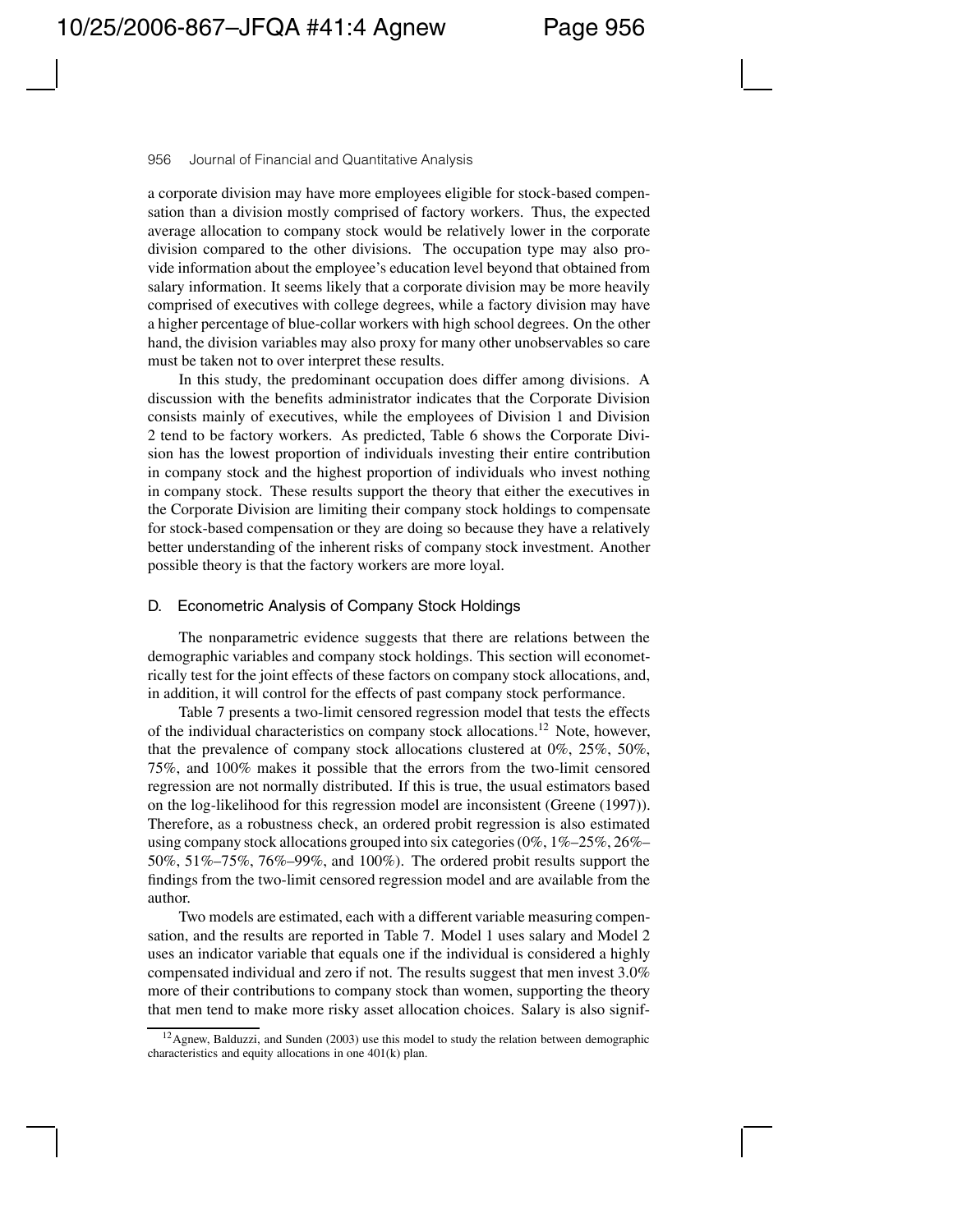Dependent Variable:

#### TABLE 7

#### Two-Limit Censored Regression: Company Stock Allocations

Table 7 presents the results from a two-limit censored regression of company stock allocations (in decimals) against participant characteristics. Male is a dummy variable equal to one if the participant is male, zero otherwise. Salary is the annual 1997 salary (unit: \$10,000). Age is the age of the participant at the time the allocation decision is made (unit: years). Time Employed equals the time the participant has been employed at the time the allocation decision is made (unit: years). Compensation Status is a dummy variable that equals one if the individual by law is considered highly compensated, otherwise it equals zero. Division # and Other Division are dummy variables that equal one if the participant is in the division. The Corporate Division is the omitted dummy. One-Year Co. Stock Return is the one year raw buy and hold return earned prior to the allocation decision. Robust standard errors, reported in parentheses, are adjusted for heteroskedasticity. \*\*,\* indicate significance at the 1% and 5% levels, respectively.

|                                                                                                     | bopondoni vanabio.<br>Allocation to<br>Company Stock<br>(in decimals) |                                                        |  |
|-----------------------------------------------------------------------------------------------------|-----------------------------------------------------------------------|--------------------------------------------------------|--|
| Independent Variables                                                                               | (1)                                                                   | (2)                                                    |  |
| Constant                                                                                            | $0.3057**$<br>(0.0856)                                                | $0.2275**$<br>(0.0849)                                 |  |
| Male                                                                                                | $0.0299**$<br>(0.0109)                                                | $0.0225*$<br>(0.0110)                                  |  |
| Age                                                                                                 | 0.0010<br>(0.0041)                                                    | $-0.0023$<br>(0.0040)                                  |  |
| Age Squared                                                                                         | $-0.0001$<br>(0.0001)                                                 | 0.0000<br>(0.0001)                                     |  |
| <b>Time Employed</b>                                                                                | $-0.0013$<br>(0.0009)                                                 | $-0.0019*$<br>(0.0009)                                 |  |
| Salary                                                                                              | $-0.0235**$<br>(0.0023)                                               |                                                        |  |
| <b>Compensation Status</b>                                                                          |                                                                       | $-0.1655**$<br>(0.0178)                                |  |
| Division 1                                                                                          | $0.1074**$<br>(0.0402)                                                | $0.1668**$<br>(0.0395)                                 |  |
| Division 2                                                                                          | $0.1968**$<br>(0.0402)                                                | $0.2590**$<br>(0.0394)                                 |  |
| Other Division                                                                                      | 0.1182<br>(0.1109)                                                    | 0.1203<br>(0.1084)                                     |  |
| One-Year Co. Stock Return                                                                           | $0.3987**$<br>(0.0856)                                                | $0.4001**$<br>(0.0233)                                 |  |
| Wald Test<br>p-Value<br>No. of Observations<br>Left Censored<br>Uncensored<br><b>Right Censored</b> | 647.97<br>0.0000<br>22,979<br>5,684<br>11,951<br>5,344                | 663.33<br>0.0000<br>22,979<br>5,684<br>11,951<br>5,344 |  |

icantly related to company stock holdings. The results suggest that for every additional \$10,000 in compensation company stock holdings fall by approximately 2%. In this case, salary may be a proxy for financial education or the amount of stock-based compensation. The division of employment also has a significant role in company stock holdings. In Model 1 (2), relative to the Corporate Division, participants in Division 1 invest 11% (17%) more to company stock. Similarly, participants in Division 2 invest 20% (26%) more to company stock. The results support the hypothesis that either the executives in the Corporate Division are limiting their company stock holdings to compensate for stock-based compensation or they are limiting their company stock holdings because they have a relatively better understanding of the inherent risks in company stock investment. Interestingly, age and time employed are not significantly related to company stock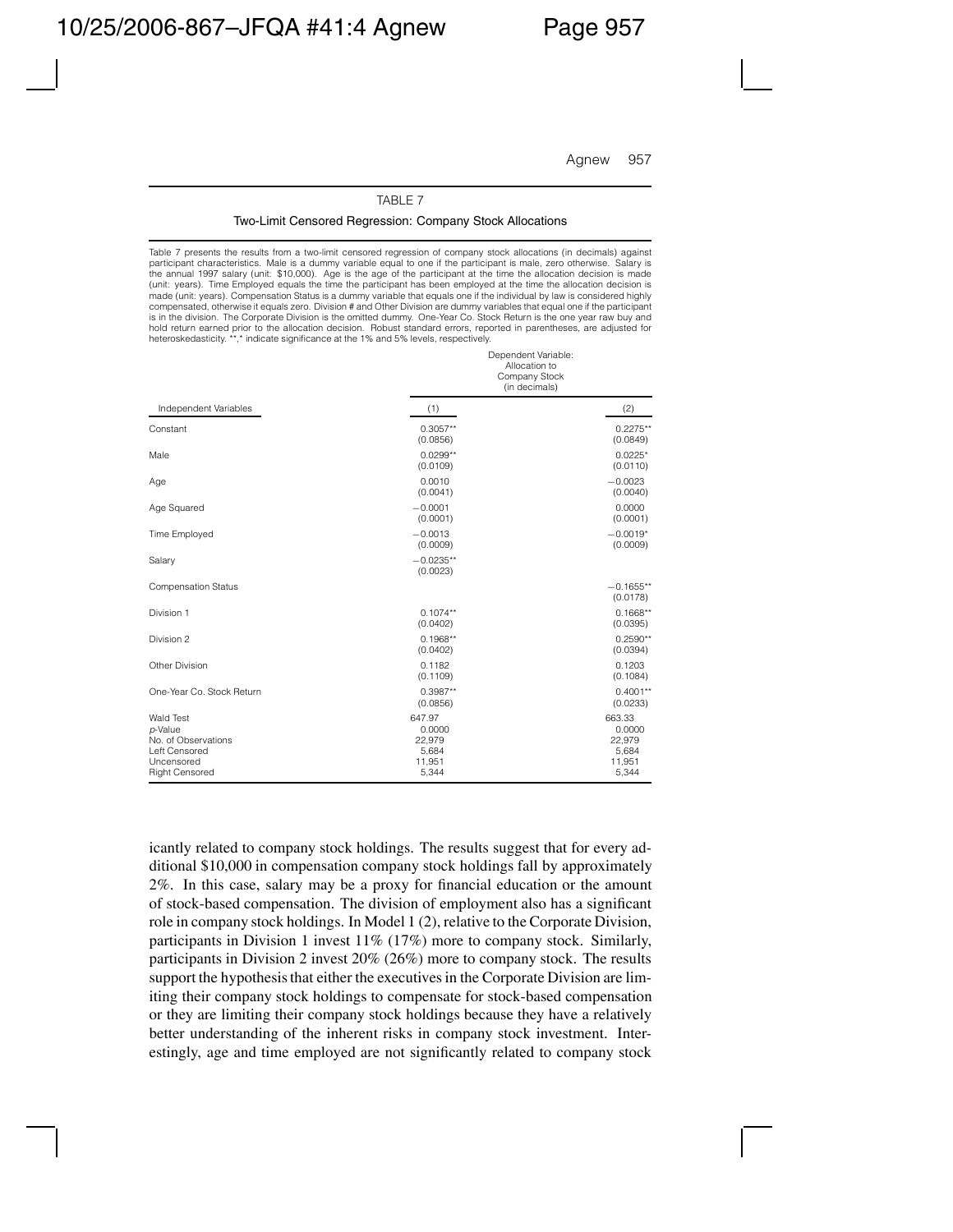holdings in Model 1. Time employed has a very small negative influence on company stock holdings in Model 2.

Finally, the results support Benartzi's (2001) findings that past raw buy and hold returns are positively related to company stock holdings. He finds 10-year returns have the most significant influence, whereas I find short-term returns (oneyear buy and hold returns) produce the most significant results (based on pseudo *R*<sup>2</sup>s). I test returns over different periods ranging from one to 10 years. My results are supported by Sengmuller (2002) who finds two- to three-year returns are most closely related to company stock holdings. Most likely my ability to control for inertia by more precisely calculating the buy and hold returns for each individual causes the differences in results. Sengmuller (2002) also controls for inertia in his study.

In this analysis, the sample returns range from a minimum of negative 19% to a maximum of positive 78%. The average return is 28% with a standard deviation of 20%. The results of the regression predict that a one standard deviation increase in company stock returns will increase company stock holdings by 8.0%.<sup>13</sup> Interestingly, these results are contrary to what an optimal individual holding stock options would do in response to strong stock performance. An optimizing individual would reduce company stock holdings because the hedge ratios on awarded options increase with stock returns.<sup>14</sup>

## VII. Plan Participation

Finally, the analysis turns to plan participation. Choosing not to participate in a 401(k) plan is the most obvious error an individual can make and is well researched in the literature. The literature shows a clear link between plan level and individual level characteristics. Munnell, Sunden, and Taylor (2001/2002) provide a summary of the findings and the behavioral explanations behind the results. Therefore, this section focuses primarily on how consistent my results are with previous findings and how they compare with the other results in this paper.

In this plan, of the 73,699 eligible participants in the total sample 39% made at least one contribution during the first two weeks of August 1998. This participation rate is low compared to other studies.15 One reason might be that the definition of active participant in this study is fairly restrictive because it limits participants to those who made a contribution during the first two weeks of August 1998. Other studies use different definitions. For example, Clark and Schieber (1998) define an active participant as a person who makes at least one contribution in a single year.

At the individual level, the previous literature shows that salary, age, and time employed are related to participation. Low wage earners may be less likely

<sup>&</sup>lt;sup>13</sup>These results are very close to Sengmuller's (2002) finding. He finds that after controlling for the effects of inertia, a positive one standard deviation change in one-year returns (22%) will result in an increase in company stock inflows of five percentage points by those considered "active changers."

<sup>&</sup>lt;sup>14</sup>I thank the referee for making this point.

<sup>15</sup>For example, Clark and Schieber (1998) find that on average 73.5% of eligible employees participated in their 401(k) plans in their analysis of plan data from 19 firms with 700 to 10,000 employees. Similarly, Munnell, Sunden, and Taylor (2002) report a 72% mean participation rate among eligible employees using the 1998 Survey of Consumer Finances data.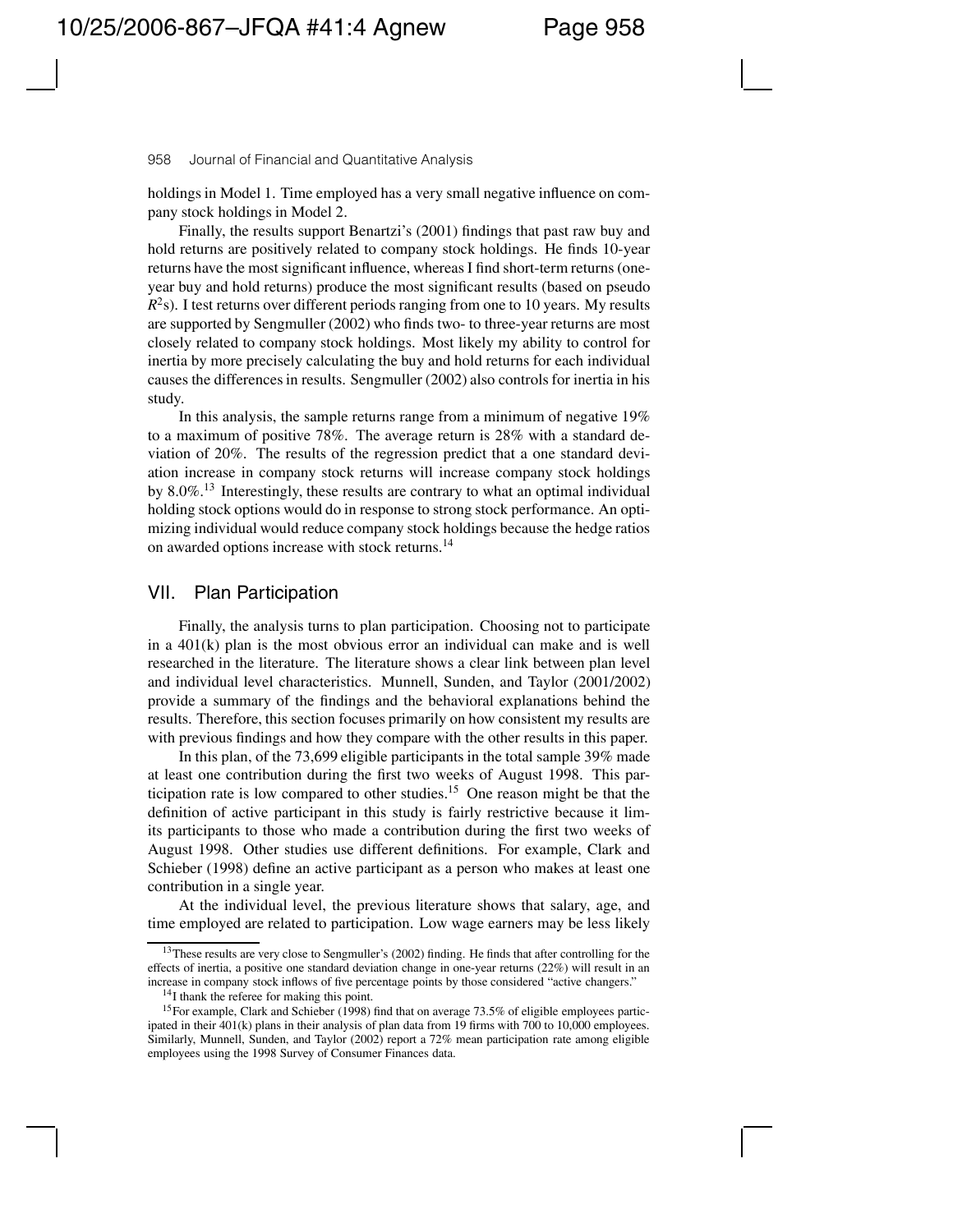to participate than high wage earners due to the greater liquidity constraints they bear, the reduced tax breaks they earn due to their lower tax brackets, and the higher replacement rates they earn from Social Security. The positive relation with age may be because people grow more interested in their retirement savings as time goes by. Finally, the positive relation between participation and time employed may be a result of individuals' vesting schedules increasing over time and their growing familiarity with the plan. For further discussion of why these characteristics might matter, see Munnell, Sunden, and Taylor (2001/2002).

To test whether a common factor exists that relates to the efficiency of all three choices and to examine whether participants in this study's plan behave similarly to participants in other plans, a probit regression of the participant's decision is modeled. Table 8 presents the findings. The findings are consistent with previous work and, most importantly, one characteristic, salary, is related to the efficiency of all three decisions (Tables 5, 7, and 8). In the participation regression, salary plays a large role. For example, compared to an average participant earning \$46,000, an average participant earning \$100,000 would be 37.7% more likely to participate. This same individual would be expected to hold 12.7% less in company stock and would be 3.0% less likely to follow the framing 1*/n* heuristic.

### TABLE 8

#### Marginal Effects from a Probit Regression: 401(k) Participation Decision

Table 8 presents the marginal effects calculated from the results of a probit regression. The dependent variable equals one if the participant is an active participant in the plan and zero if not. Male is a dummy variable equal to one if the participant is male, zero otherwise. Salary is the annual 1997 salary (unit: \$10,000). Age is the age of the participant as of August 1998 (unit: years). The marginal effect takes into account a nonlinear effect of age. Time Employed equals the time the participant has been employed as of August 1998 (unit: years). Division # and Other are dummy variables that equal one if the participant is in the division. The Corporate Division is the omitted dummy. Robust standard errors, reported in parentheses, are adjusted for heteroskedasticity. The pseudo  $R^2$  is the log-likelihood value on a scale from zero to one, where zero corresponds to the constant only model and one corresponds to perfect prediction (a log-likelihood of zero). \*,\* indicate significance at the 1% and 5% levels, respectively.

The model : Prob(Y = 1) =  $\Phi(\beta_0 + \beta_1)$ Male +  $\beta_2$ Age +  $\beta_3$ Age<sup>2</sup> +  $\beta_4$ Time Employed +  $\beta_5$ Salary +  $\beta_6$ Division 1 +  $\beta_7$ Division 2 +  $\beta_8$ Other)

| Independent<br>Variables            | Participation<br>(dF/dx) |
|-------------------------------------|--------------------------|
| Male <sup>a</sup>                   | $-0.0398**$<br>(0.0047)  |
| Age                                 | $0.0028**$<br>(0.0003)   |
| Time Employed                       | $0.0099**$<br>(0.0003)   |
| Salary                              | $0.0699**$<br>(0.0018)   |
| Division 1 <sup>a</sup>             | $-0.0036$<br>(0.0326)    |
| Division 2 <sup>a</sup>             | 0.0335<br>(0.0324)       |
| Other <sup>a</sup>                  | $-0.3847**$<br>(0.0171)  |
| No. of Observations<br>Pseudo $R^2$ | 73,699<br>0.1087         |

a<sup>d</sup> dF / dx is for a discrete change of the dummy variable from zero to one.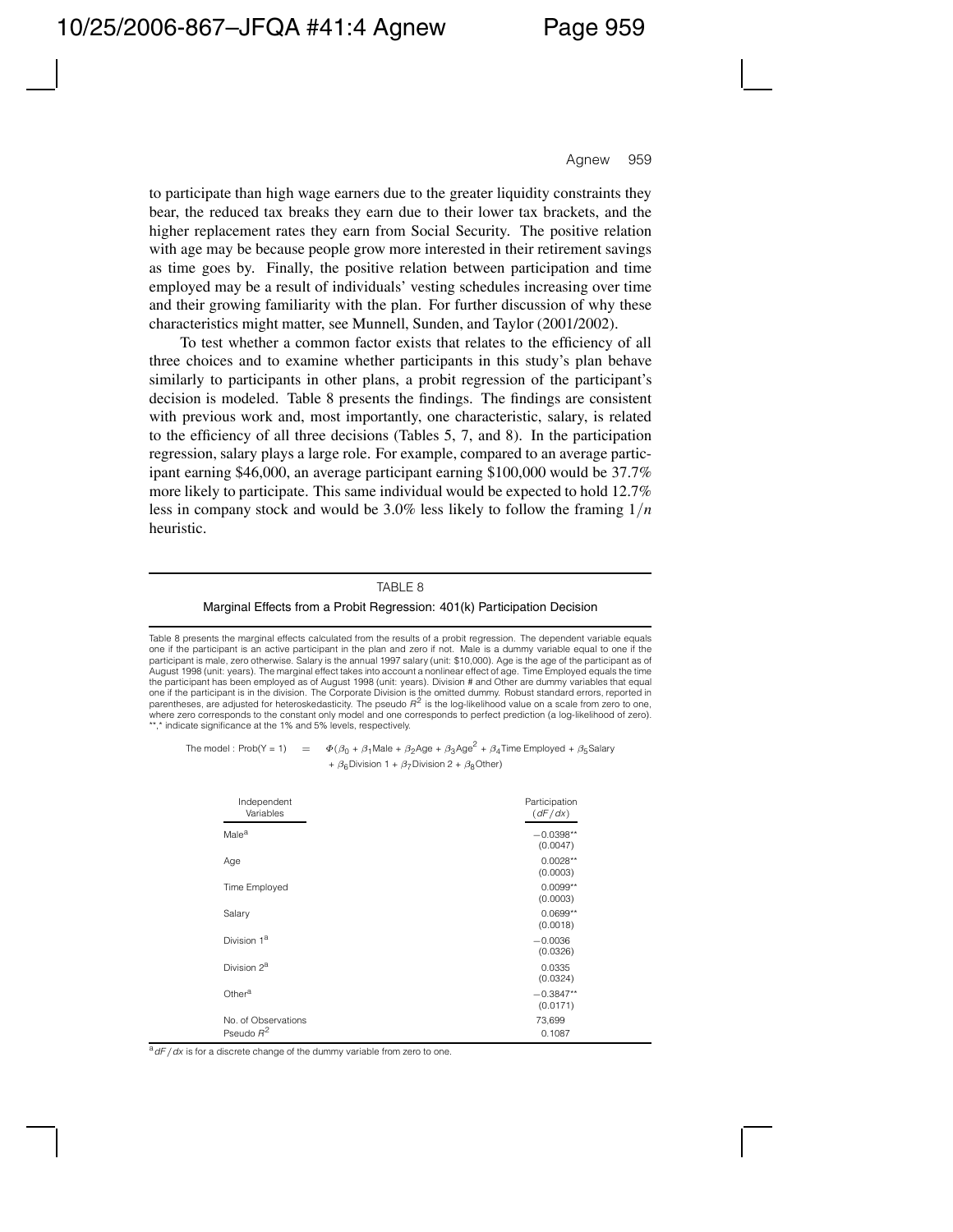In addition, gender plays a statistically significant role in two of the biases participation and company stock allocations. In both cases, women make better choices, with women being 4% more likely to participate and expected to hold 2% or 3% less in company stock than men.

## VIII. Conclusion

This paper examines the influence of individual characteristics on behavioral biases in 401(k) plan allocation decisions. With over 73,000 eligible participants, the database pertains to a single plan that consists of a diverse set of individuals who are presented with similar investment choices. The investment biases studied are the naïve  $1/n$  heuristic and its variations, investment in company stock, and the decision not to participate in the plan.

The goal of this paper is to determine whether the propensities to follow biases vary across individuals and whether a common characteristic can be found. The 401(k) literature has already documented the importance of plan design, and this paper contributes to the literature by highlighting the importance of individual characteristics.

The principal finding suggests that higher salaried employees tend to make significantly better choices in all three cases. Women also appear to make better choices in two of the three cases, viz., 401(k) participation and investment in company stock. These findings highlight the need to control for individual heterogeneity in empirical work, and they indicate some directions for future research as well. For example, although several theories are presented in this paper to explain why gender and salary matter, additional work is needed to study these theories in detail. In particular, data on individual level financial literacy would be useful to understand the salary results. On a practical level, these results can help plan sponsors identify high risk individuals with a view toward improving plan design. The results may also be helpful in the current Social Security debate over personal accounts by providing demographic insights into investor behavior.

Finally, this research has implications beyond the 401(k) literature. For example, studies suggest that the empirical failures of the C-CAPM are a result of including non-market participants in the sample studied (see Brav, Constantinides, and Geczy (2002), Mankiw and Zeldes (1991), and Vissing-Jorgensen (2002)). This is because the C-CAPM, just like the I-CAPM, assumes that individuals participate in the markets. The theories also assume that individuals hold well-diversified portfolios. My study suggests that low salaried market participants are less likely to hold well-diversified portfolios because they tend to concentrate their assets in one security, namely, company stock. In addition, they are more likely to follow naïve diversification strategies, which generally will not result in a well-diversified portfolio. As a result, my findings suggest that a sample of higher income market participants is more likely to meet the diversification conditions established by the underlying C-CAPM and, thus, should perform better in an empirical analysis of the model.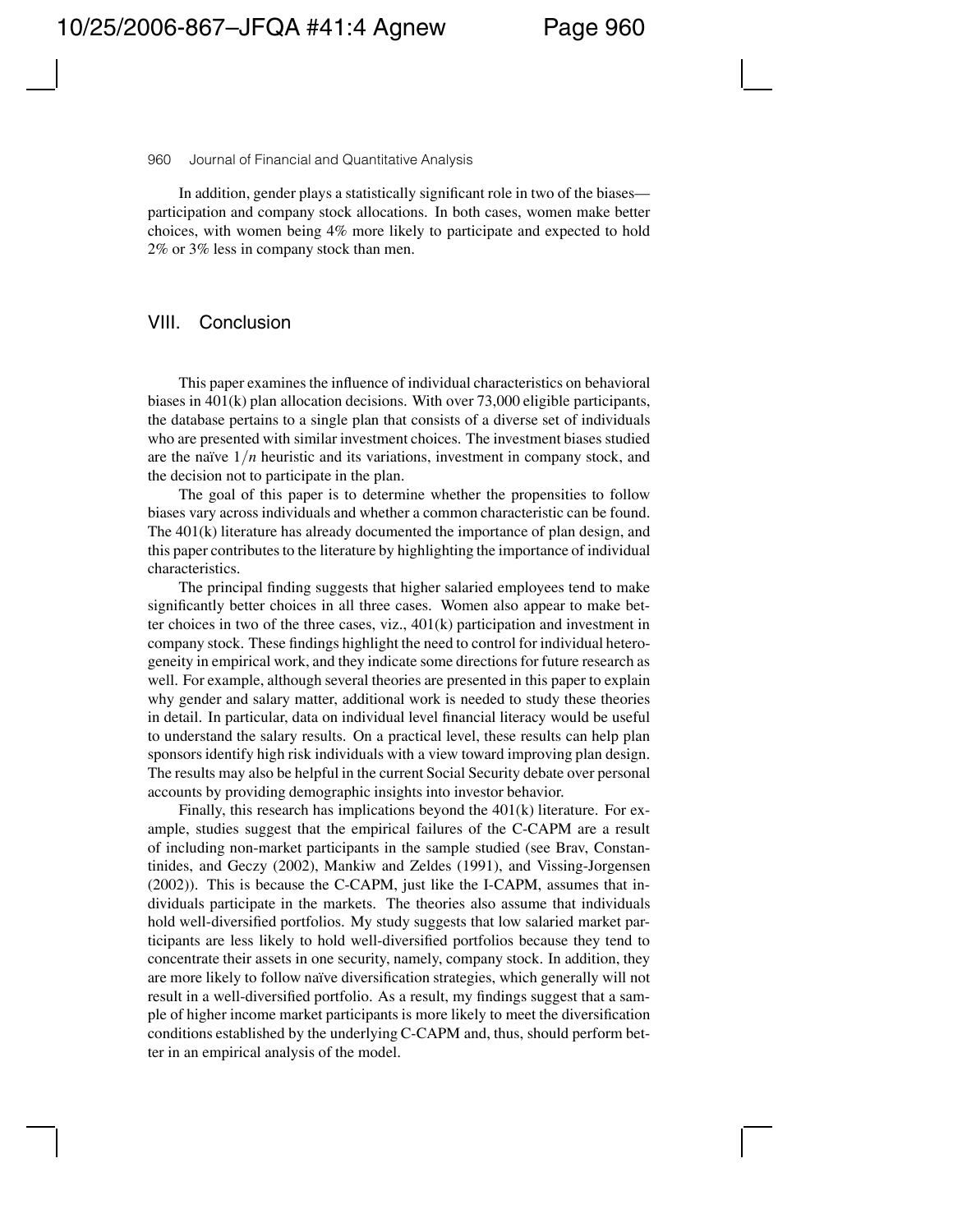## References

- Agnew, J.; P. Balduzzi; and A. Sunden. "Portfolio Choice and Trading in a Large 401(k) Plan." *American Economic Review,* 93 (2003), 193–215.
- Barber, B. M., and T. Odean. "Boys Will Be Boys: Gender, Overconfidence, and Common Stock Investment." *Quarterly Journal of Economics,* 116 (2001), 261–292.
- Benartzi, S. "Excessive Extrapolation and the Allocation of 401(k) Accounts to Company Stock." *Journal of Finance,* 56 (2001), 1747–1764.
- Benartzi, S., and R. Thaler. "Naive Diversification Strategies in Retirement Saving Plans." *American Economic Review*, 91 (2001), 79–98.
- Bettis, J. C.; J. Bizjak; and M. Lemmon. "Managerial Ownership, Incentive Contracting, and the Use of Zero-Cost Collars and Equity Swaps by Corporate Insiders." *Journal of Financial and Quantitative Analysis,* 36 (2001), 345–370.
- Bodie, Z.; R. C. Merton; and W. F. Samuelson. "Labor Supply Flexibility and Portfolio Choice in a Life Cycle Model." *Journal of Economic Dynamics and Control,* 16 (1992), 427–449.
- Brav, A.; G. M. Constantinides; and C. C. Geczy. "Asset Pricing with Heterogeneous Consumers and Limited Participation: Empirical Evidence." *Journal of Political Economy,* 110 (2002), 793–824.
- Choi, J. J.; D. Laibson; B. Madrian; and A. Metrick. "Defined Contribution Pensions: Plan Rules, Participant Decisions and the Path of Least Resistance." NBER Working Paper 8655 (2001).
- Choi, J. J.; D. Laibson,; B. Madrian; and A. Metrick. "Employee Investment Decisions about Company Stock." In *Pension Design and Structure: New Lessons From Behavioral Finance,* O. S. Mitchell and S. Utkus, eds. New York, NY: Oxford University Press Inc. (2004).
- Clark, R. L.; G. P. Goodfellow; S. J. Schieber; and D. Warwick. "Making the Most of 401(k) Plans: Who's Choosing What?" In *Forecasting Retirement Needs and Retirement Wealth*, O. Mitchell, P. B. Hammond, and A. M. Rappaport, eds. Philadelphia, PA: University of Pennsylvania Press (1999).
- Clark, R. L., and S. Schieber. "Factors Affecting Participation Levels in 401(k) Plans." In *Living with Defined Contribution Plans,* O. S. Mitchell and S. J. Schieber, eds. Philadelphia, PA: University of Pennsylvania Press (1998).
- Cohen, L. "Loyalty Based Portfolio Choice." Working Paper, University of Chicago (2004).
- CPS. "Employee Tenure in the Mid-1990s." *CPS Publications*, January 30, 1997.
- Degeorge, F.; D. Jenter; A. Moel; and P. Tufano. "Selling Company Shares to Reluctant Employees: France Telecom's Experience." *Journal of Financial Economics*, 71 (2004), 169–202.
- Dwyer, P.; J. Gilkeson; and J. List. "Gender Differences in Revealed Risk Taking: Evidence from Mutual Fund Investors." *Economic Letters,* 76 (2002), 151–159.
- Goodfellow, G. P., and S. J. Schieber. "Investment of Assets in Self-Directed Retirement Plans." In *Positioning Pensions for the Twenty-First Century,* M. S. Gordon, O. S. Mitchell, and M. M. Twinney, eds. Philadelphia, PA: University of Pennsylvania Press (1997).
- Greene, W. H. *Econometric Analysis.* Upper Saddle River, NJ: Prentice-Hall, Inc. (1997).
- Hewitt Associates LLC. *2003 Hewitt Universe Benchmarks—How Well Are Employees Saving and Investing in 401(k) Plans?* (2003).
- Huberman, G. "Familiarity Breeds Investment." *Review of Financial Studies,* 14 (2001), 659–680.
- Huberman, G., and W. Jiang. "Offering vs. Choice in 401(k) Plans: Equity Exposure and Number of Funds." *Journal of Finance,* 61 (2006), 763–801.
- Jagannathan, R., and N. R. Kocherlakota. "Why Should Older People Invest Less in Stocks Than Younger People." *Quarterly Review* Federal Reserve of Minneapolis, Summer (1996), 11–23.
- John Hancock Financial Services. *The Sixth Defined Contribution Plan Survey* (1999).
- Liang, N., and S. Weisbenner. "Investor Behavior and Purchase of Company Stock in 401(k) Plans— The Importance of Plan Design." Working Paper, Board of Governors of the Federal Reserve System (2002).
- Mankiw, G. N., and S. P. Zeldes. "The Consumption of Stockholders and Nonstockholders." *Journal of Financial Economics,* 29 (1991), 97–112.
- Meulbroek, L. "Company Stock in Pension Plans: How Costly Is It?" Harvard Business School Working Paper 02-058 (2002).
- Munnell, A. H.; A. Sunden; and C. Taylor. "What Determines 401(k) Participation and Contributions?" *Social Security Bulletin,* 64 (2001/2002), 64–75.
- NASD Press Release. "NASD Warns Investors Too Much Company Stock Can Jeopardize Financial Future: Diversification is Key to Reducing Risk," February 17, 2005.
- Ofek, E., and D. Yermack. "Taking Stock: Equity-Based Compensation and the Evolution of Managerial Ownership." *Journal of Finance,* 55 (2000), 1367–1384.
- Poterba, J. M. "Lessons from Enron: Employer Stock and 401(k) Plans." *American Economic Review,* 93 (2003), 398–404.